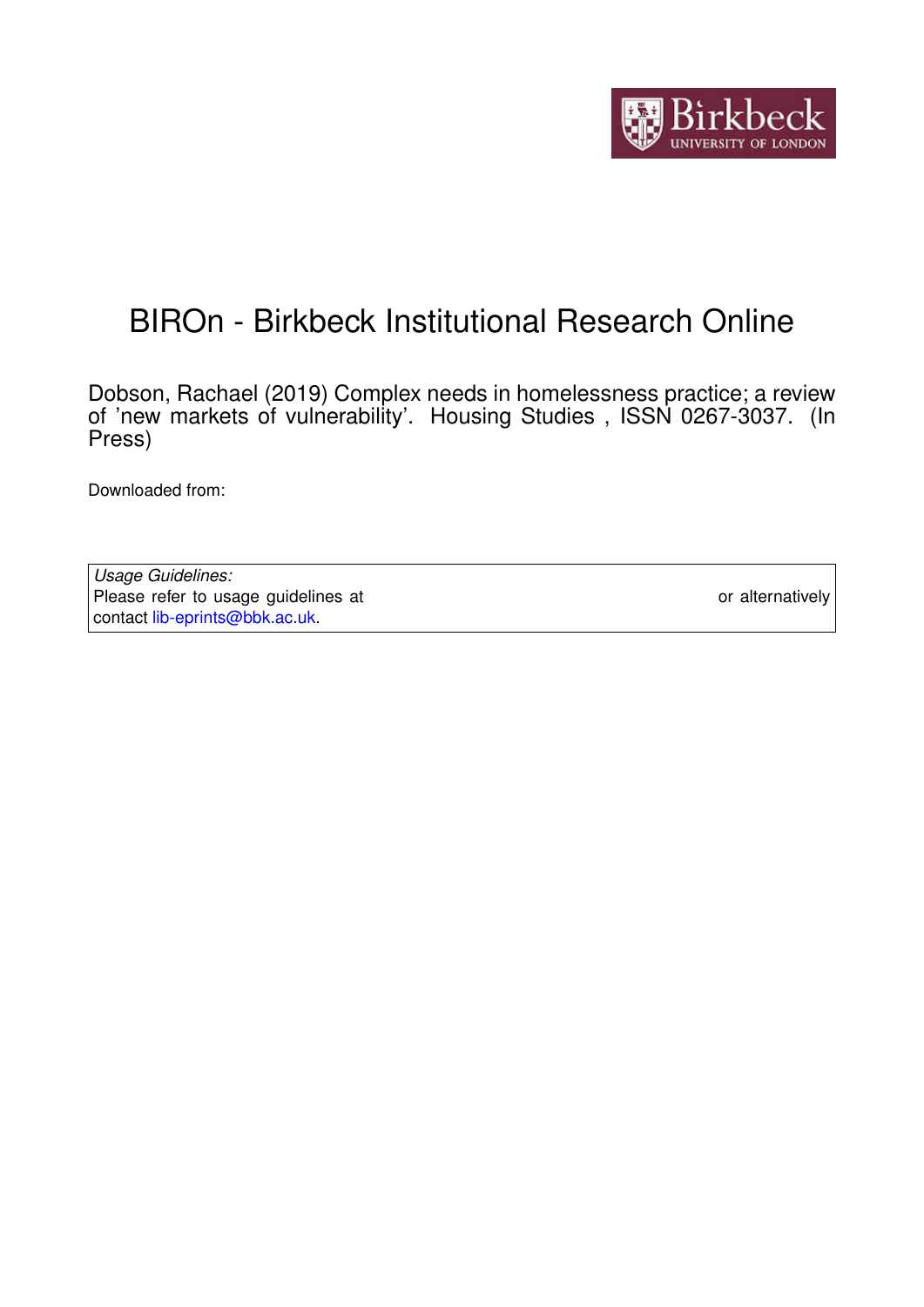#### **Abstract**

*This article reviews institutional responses to adult homeless people, to argue that there is a contemporary flourishing of debates about complex needs across homelessness research and practice fields. These understand housing need as a mental and physical health issue and a care and support need, with foundations in biographical and societal events, issues and experiences, including trauma. Responses to complex needs are conceptualised as enterprising in scope; articulated as fresh, proactive, preventative and positive. The article suggests that there are a range of legislative, policy and funding drivers for these developments, from across homelessness, housing support and adult social care fields, which are distinctive to the English context. At the same time, debates about what complex needs are, and how best to respond to them, are evident in international debates about service delivery models with homeless service users in the Global Western North. 'Complex needs' is defined as a travelling concept, with affective qualities, which provides foundation for practice interventions, techniques and principles in different locations. The article conceptualises institutional machinations around the governance of complex needs as 'new markets of vulnerability'. This term theorises new markets and new marketising strategies around complex needs in the context of a much larger reconfiguring of the mixed economies of welfare around markets and market mimicking devices and practices. It is argued that the intensification of activities around complex needs give insight into processes of neoliberalisation in contemporary modernized welfare 'mixes'.*

**Key words:** housing support, social care, interventions, markets, governance, affect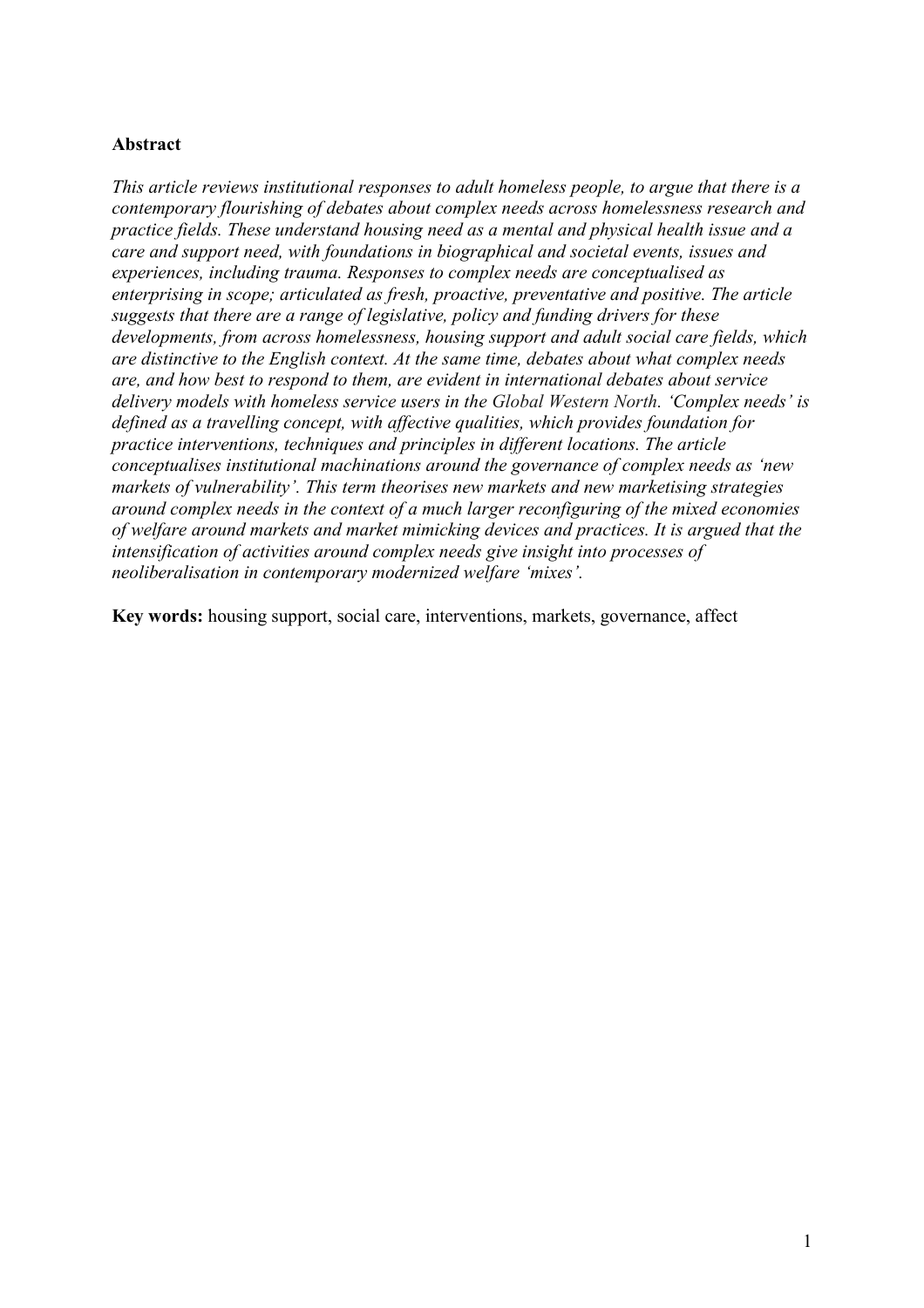# **Introduction**

Homelessness in England is rising. In 2017, annual statutory homelessness acceptances stood 44% above their 2010 low point (Fitzpatrick *et al*. 2017, p. 2). These numbers will not account for the problem of hidden homelessness, which affects around 380,000 people (Batty & Reeve, 2011). Advocates claim that 'rough sleeping' has doubled in some areas since 2010. Official estimates of up to 4000 people sleeping rough in England in a single night compete with reports from charity outreach workers that they saw 8,000 people on the streets in London alone through 2016 (McVeigh, 2016). Causes of this rise include dramatic reductions and changes to social welfare benefits, supported housing provision, adult social care and mental health services. Other explanations include reliance on, and eviction from, insecure private sector accommodation, the growth of in-work poverty, and a continued lack of meaningfully affordable housing options in areas of chronic housing shortage and expense (CHAIN, 2017; Crisis, 2016a). These contemporary issues penalise all social 'groups' with specific impacts for single adults and childless couples.

Beyond practical and administrative barriers to achieving and maintaining accommodation (Crane *et al*., 2006), housing scholars have established that the causes of homelessness are overlapping, intersecting, agentic, social and structural (Fitzpatrick, 2005). Explanations for, and experiences of homelessness will vary for specific social 'groups', such as for women (Casey *et al*., 2008), ex-military veterans (Johnsen, 2012), refugees and asylum seekers (Batty & Reeve, 2011), economic migrants (Fitzpatrick, Johnsen & Bramley, 2012) and young LGBTQ people (Dunne, Prendergast & Telford, 2002). International and crossdisciplinary debates about homelessness have offered deepened theoretical insight. Examples include anthropologist Robert Dejarlais's (1999) institutional, relational and performative analysis of what it means to 'be' homeless, human geographer Catherine Robinson's (2011) theorization of affect, pain and trauma as it relates to homelessness lived and felt, and psychosocial scholars Chris Scanlon and John Adlam's analysis of social suffering, dismemberment and 'unhoused minds' (Scanlon & Adlam, 2011; Scanlon & Adlam, 2008).

Within these figures, findings and theories there is some consensus now about a social 'group' whose circumstances are explained by links between homelessness and other health and social care needs, which include mental and physical health, substance misuse and additional social problems such as for offending (Moreton *et al*., 2016; Adamson *et al*., 2015; Cornes *et al*., 2013; McDonaugh, 2011). This is a type of homelessness that is supported, but not fully understood or resolved by, material-fiscal 'bricks and mortar' solutions alone. Its constellation of social and personal problems is presently defined as multiple or 'complex needs'. Today, complex needs are claimed as an intensifying and increasing problem (Adamson *et al*., 2015). In 2016, Howard Sinclair, chief executive of London-based homelessness charity St Mungo's, explained in an interview with *The Guardian* newspaper that just as rough sleeping is increasing each year, '*so are the needs of those people, the complex issues, the range of problems … The degree of need, is much, much higher than it was even three years ago*' (McVeigh, 2016).

There is now a wealth of homelessness, social care and mental health research into homeless adults with complex needs. These demonstrate what complex needs are, and how institutional and legislative responses are inadequate and inconsistent (Moreton *et al*., 2016; Adamson *et al*., 2015; Cockersell, 2011; Cornes *et al*. 2014; Cornes *et al*., 2013; Cornes *et al*., 2011; Dwyer *et al*., 2014; Fitzpatrick, Johnsen & White, 2011; Haigh *et al*., 2012; Hopper, Bassuk & Olivet, 2010; Johnson, 2013a, 2013b; Johnsen & White, 2011; Keats *et al*., 2012;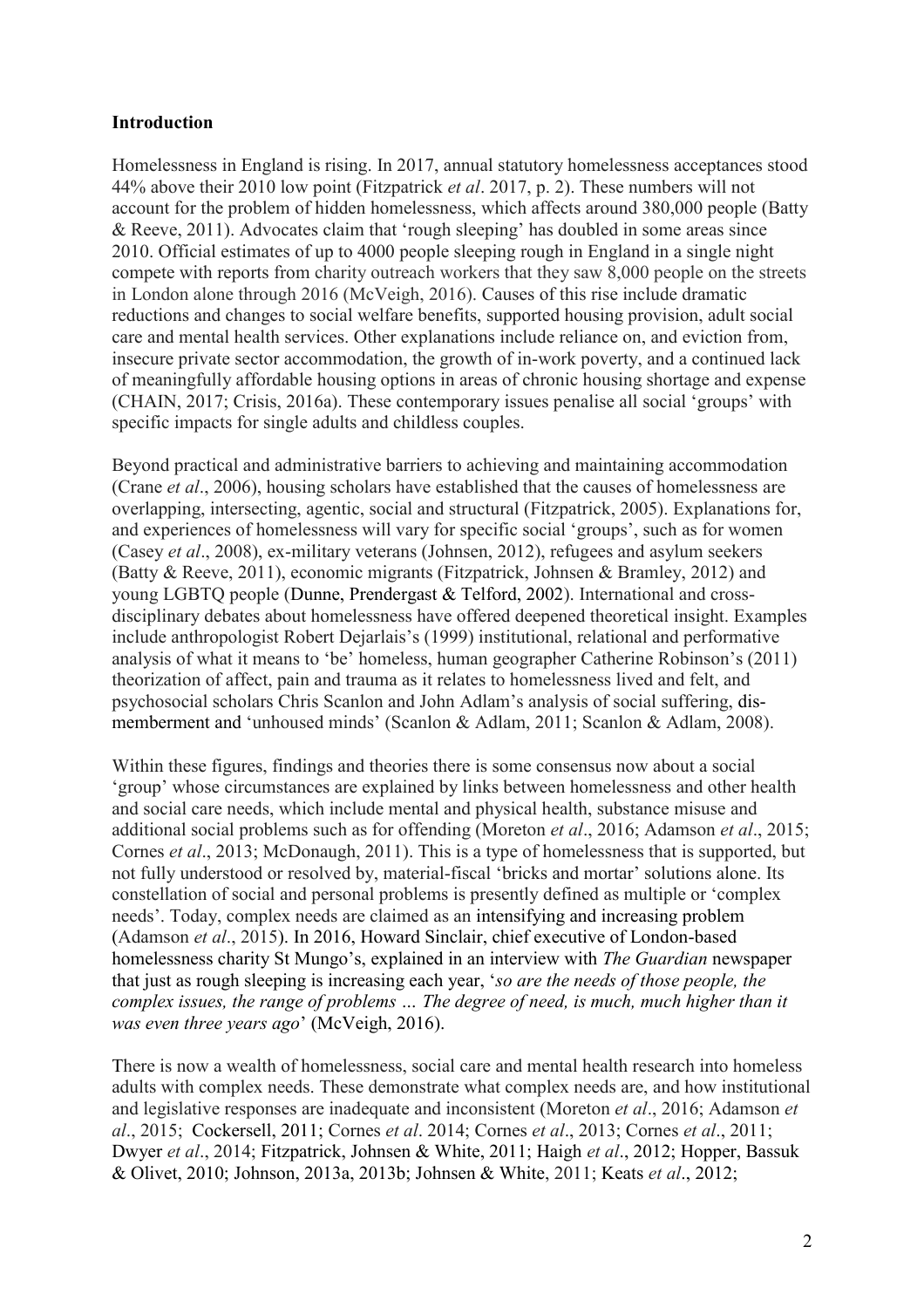McDonaugh, 2011; Macias Balda, 2016; Rankin & Regan, 2004; Reupert & Maybery 2014; Seager, 2011). These researches are part of a broader pattern of interest across international locations in the Global Western North. For example, debates about homeless people, complex needs and service delivery models are evident in parts of western Europe (Cockersell, 2011), Australia (Johnson, 2012; Johnson & Chamberlain, 2008), Canada (Gaetz *et al*., 2016), and North America (Hopper, Bassuk & Olivet, 2010; Miller & Najavits, 2012)<sup>1</sup>.

In the face of this interest, a range of new approaches offer hopeful solutions through models of service delivery and practice principles that are enterprising in scope; articulated as fresh, proactive and preventative. Often resistant to 'traditional' conceptions of diagnosis and treatment, these models and principles have become part of what it means to develop and implement support practice in homelessness institutions across statutory and non-statutory bodies. These include central government departments (Ministry of Housing, Communities & Local Government, 2018), local government agencies and commissioning teams (City of Westminster, 2017), voluntary sector organisations (Moreton *et al*. 2016), and consultants and trainers (Pie link Net, 2018a). In order to contribute to debates about complex needs and responses to these, this article conceptualises these developments as 'new markets of vulnerability'.

# **New Markets of Vulnerability**

 $\overline{a}$ 

There is already considerable cross-disciplinary work, which takes as a starting point the social, cultural and political labelling of specific social 'groups' as vulnerable. Examples are found across housing studies (Hunter *et al*. 2016), social policy and welfare (Brown *et al*. 2017), socio-legal studies (Loveland, 2017), education policy (Ecclestone, 2017), social work (Garrett, 2017), disability studies (Burghardt, 2013), and psychology (Johnstone, 2018). Analyses are often couched in policy and legislation discourse and/or empirical research into the lived experiences of service users, practitioners or policy-makers. These can be seen as part of broader debates about the role of the emotions (Jupp *et al*. 2017) and role of neuroscience, 'psy' knowledge, and 'therapeutic cultures' (Rose & Abi-Rached, 2013; Pykett, 2013) in governing and state practices. Education policy theorist Kathryn Ecclestone, for example, observes the '*growing status of vulnerability as a powerful cultural and political resource and its role in policy and everyday images about the targets of human intervention*' (Ecclestone, 2017, p. 50). These events are linked to a hybridisation of popular 'psy' knowledges in institutions of the welfare state, and their application by 'therapeutic entrepreneurs' (e.g., consultants, practitioners, policy-makers). For Ecclestone, this manifests in – and legitimates – interventions that construct school-aged children as anxious and inward-looking, offering a collapsed, disempowered and diminished sense of human agency.

To contribute to these debates, the present article is necessarily selective in emphasis. While it evokes vulnerability, it does not seek to unpick this term as an analytic concept. Instead, there is focus on the changing organisation of the governance of complex needs. It is argued that the contemporary evolution of responses to homeless adults with complex needs creates and delimits new spaces, new dynamics, new relationships and new and desired behaviors at individual and institutional levels. 'Welfare mixes' at the local-level are shaped, developed

 $<sup>1</sup>$  This transatlantic link is especially powerful given the history of trauma as a concept</sup> originating out of the US (Leys, 1994), and the way links are drawn between adults' formative experiences of trauma and their contemporary manifestations in complex needs across contemporary debates (Johnstone *et al*. 2018).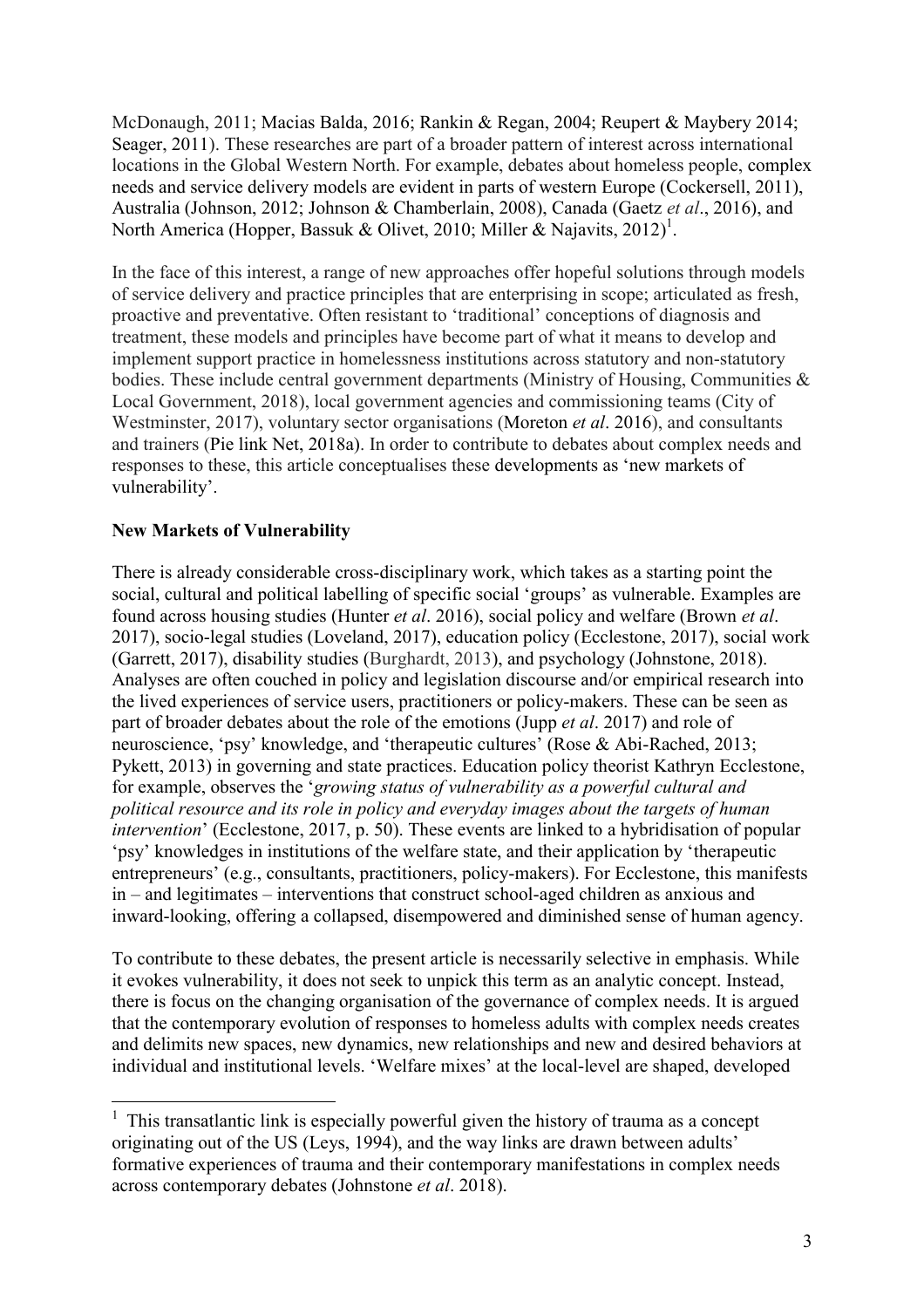and constrained through an intensification of activity (talk, texts, feeling, action) around complex needs across different locations. There are new markets and new marketising strategies around complex needs, and these take place within the context of a much larger historical reconfiguring of the mixed economies of welfare around markets and market mimicking devices and practices<sup>2</sup>.

In deploying the term 'markets' there is an instrumental connection to the tender, commissioning and delivery of services under neoliberal governance, in a field with a history of mixed economies of provision from across statutory, private, voluntary, charitable and community sectors (Mullins *et al*. 2012) including service user-led and 'survivor' projects (Johnsen, 2010) and social enterprises (Elkenberry and Kulver, 2004). However, the use of 'markets' here engages with the *enterprising zeal* with which some areas of the homelessness sector are conceptualising and responding to complex needs. This captures two interrelated elements. First, the way organisations combine social missions with pursuit of 'innovative' solutions to apparently intractable problems and new and emerging needs (Czische *et al*., 2012). Second, the way narratives around these problems/needs convey the power of new ideas, which are enthusiastically communicated through statements of individual and institutional accomplishments and successes (Eikenberry, 2009). These elements demonstrate the development of new sets of norms, rules, practices and potentially new organizational forms (Skelcher, 2012; Teasdale, 2012). Such forms refer not just to material-entrepreneurial developments in the homelessness sector such as a growth in social enterprise agencies (Tanekenov, Fitzpatrick & Johnsen, 2018; Czischke *et al*. 2012) but also to evolved sociocultural, relational and affective practices around what it means to be a practitioner and work in contemporary institutional settings under neoliberal governance.

To explore these dynamics, this article provides an interpretive review of popular institutional policies and practices, which draws on academic research, organisational 'grey' literature and published comment from homelessness organisations and practitioners (Yanow, 1999). These were located through key-word and a 'snowballing' approach to searches. Although the discussion refers to 'popular' responses to complex needs, this is not necessarily reflected in the frequency of their application, but rather the presence of service delivery models across different locations and their attraction to 'thought leaders' and practitioners in voluntary sector and commissioning bodies (Moreton *et al*. 2016, p. 41).

In terms of structure, the article is divided into four sections. First, a methodology explains the article's conceptual foundations in critical-cultural approaches to governance. The second section maps existing research into complex needs and tracks different influences for contemporary academic, policy and practice interest in this area. It explains that in the English context, a key driver for contemporary interest in complex needs is evidence that poor national policy and local authority agency coordination, across homelessness, housing support and social care fields, leads sometimes to duplication of effort but more often to adult service users 'falling between the cracks' and receiving no support. The third section outlines popular models of support. As noted, these are interpreted as enterprising efforts to bring about personal and social change in service users, via fresh positive, preventative and proactive approaches. It is demonstrated that responses to complex needs are not tied to singular bodies of occupational, clinical, professional and sector knowledge and indeed these may be rejected on the basis of past institutional failings to adequately respond to service users. The fourth section focuses on one model, '*Psychologically Informed Environment*s' to

 $\overline{a}$ 

 $2$  In conversation with Professor Emeritus John Clarke, September 2017.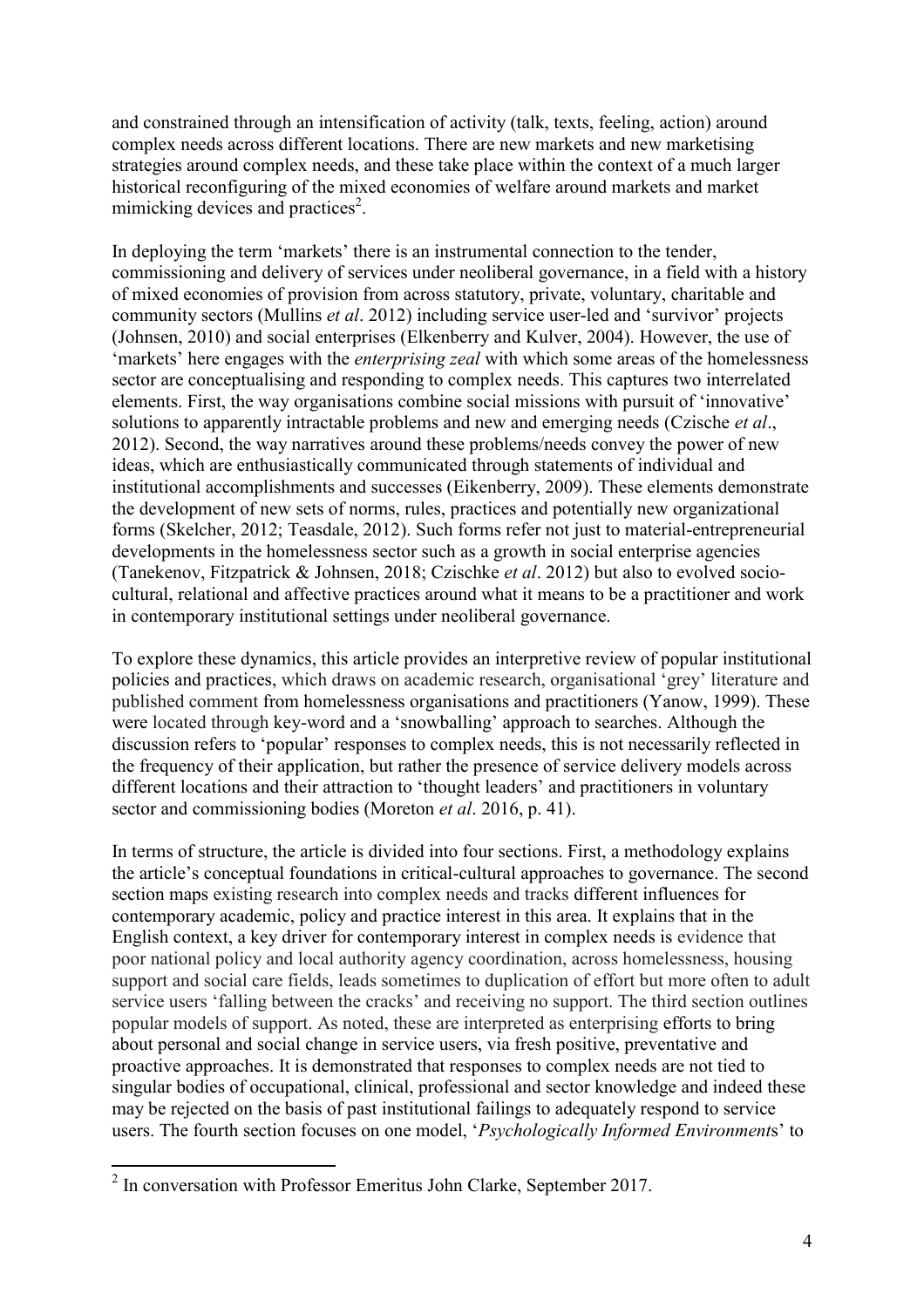consider the presence, reach and impact of debates about complex needs across different locations and scales. The article concludes by presenting considerations for future research in this area.

## **Methodology**

Arguments developed in this article are underpinned by critical and cultural approaches to governance. This takes as a starting point that phenomena like institutional responses and neoliberalism are shifting and dynamic, enacted in the everyday through performative, relational, social, affective, cultural, material and symbolic actions and practices (here, talk, texts, conscious/unconscious feeling (Hunter, 2015). This approach means that institutional responses to complex needs are not regarded as an end-product of neoliberalism. Rather, institutional responses may be used to unpick processes of neoliberalisation by tracking and tracing 'its' multiple and shifting enactments. This methodology explains the application of this approach for the article.

## *Neoliberalism & Social Welfare*

Broadly, neoliberalism is linked to free-market solutions, deregulation and privatization, and a minimal state, with the aim of boosting economic growth and corporate profits. Responses to social problems are grounded in market-based solutions; business principles/professionalism (e.g., efficiency, customer, profit), and cultures (e.g., contract culture, business jargon). Although there are histories of 'welfare mixes' in social welfare provision (Bode, 2006), today's mixed economies are underpinned by the 'modernisation' of social welfare. Modernisation emerged out of the fiscal and cultural reconstruction of different post-industrial nation states across the global Western North from the late 1970s, through the creation of formalised social welfare markets and principles of 'New Public Management'. These developments changed relationships between statutory and nonstatutory social welfare institutions (Evans *et al*., 2005). In contrast to mixed relations of service delivery by both state and non-profit sectors during the post-war Keynesian era (Bode, 2006), the state would now 'steer' by funding services and using managerialist techniques: efficiency savings, performance management, technologies, and a disciplined workforce (Pollitt, 1990). Meanwhile, non-statutory agencies would 'row' by delivering services underpinned by principles of competition, and be managed through practices of regulation and audit by the 'hollowed out' state.

Modernised services were conceived as an agile and flexible solution to the perceived failings of the bureaucratic and monolithic social welfare state; market-based principles would unleash innovation and empower the users of services. However, these ambitions are subject to sustained critique (Evans *et al*., 2005). For example, while non-profit agencies are claimed as more innovative than their statutory counterparts, the maintenance of central and state power via practices of audit and regulation disciplines the independence of voluntary sector agencies and their practice frameworks (Buckingham, 2012). Additionally, claims to drive up standards through competition are undermined when economies of services reduce choice by limiting the range of providers for service user 'consumers' with no other options (Baines, 2004).

These observations about the administration of social welfare under neoliberal governance are important. However, modernisation is not just a market-driven systemic arrangement; it engenders new forms of socio-cultural knowledge and understanding about the role and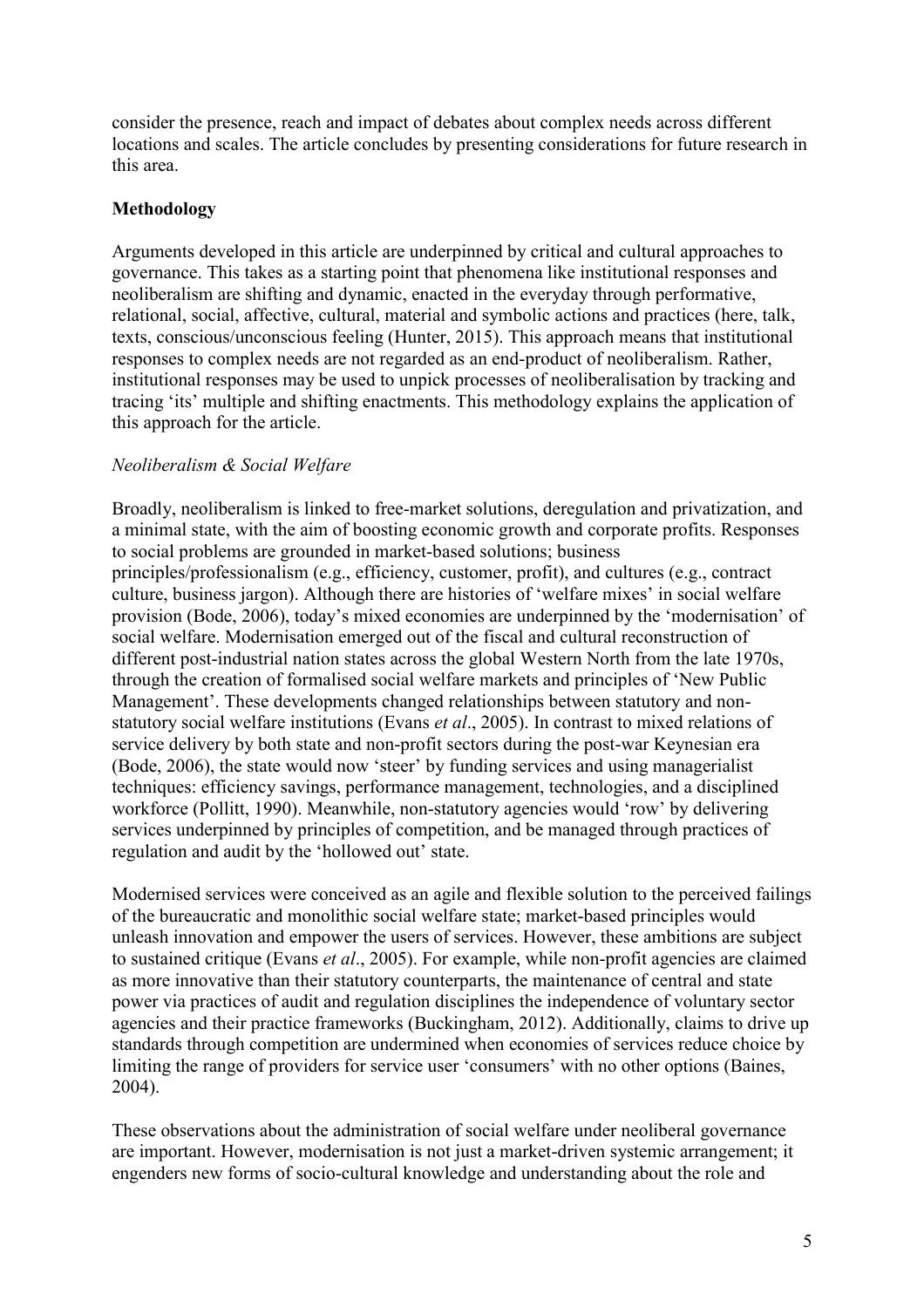purpose of social welfare institutions, practitioners and the users of services (Clarke and Newman, 1997). For example, critics have argued that market-driven principles and systems generate impersonal, dehumanising, egotistic, antisocial, and self-interested cultures, which work against the public and social good (Eikenberry, 2009, p. 583). One implication is that under neoliberal governance, explanations for/responses to social problems are cast in individualising rather than collective terms. Social welfare users are then pathologised as 'problem people'; they are constructed not just as empowered consumers of services, but also as risk to global competitiveness through their 'dependence' on the state (Williams, 1999). Following this, social welfare policies under neoliberal governance have become controlling (regulating, hostile, punitive) towards vulnerable and marginalised social 'groups' (Tyler, 2013).

In this context, institutional responses to complex needs could be analysed in two ways. First, given that responses are articulated by non-statutory advocates as progressively oriented to the care and support of vulnerable adults, they can be understood as a successful *acting-back* against neoliberalism. That if statutory institutions are taking up ideas about complex needs from homelessness advocates, this demonstrates how progressive knowledge is entering the 'mainstream'; the state has finally caught up. With this new knowledge to hand, there is potential for the state to roll back on neoliberal policies that hamper vulnerable adults' recovery from homelessness such as ill-informed competitive commissioning structures, and punitive street enforcement techniques (see Ministry of Housing, Communities & Local Government, 2018). Alternatively, the article's interpretation of institutional responses to complex needs as 'enterprising' could be understood as evidence that good social intentions (e.g., care and support) have been *co-opted* by market principles (e.g., care and support *as*  control). That type of analysis would highlight the omnipotent nature of neoliberalism; its capacity to morph and evolve to remain as *the* naturalised 'common-sense' socio-political regime.

Critical and cultural approaches to governance demonstrate that there are conceptual limits to these analyses. This is because neoliberalism is constructed as an essentialised entity, contained within the state, which colonises and thereby makes complicit those that come into contact with it (the *co-opted*), unless they resist (*acting-back*) (Prince, 2010, p. 139). These positionings are emotionally and ethically charged, resulting in a-social conceptions of human agency/social welfare institutions (Hunter, 2003; Hoggett, 2001). For example, resistance is associated with 'good' orientations (e.g., social justice politics), enacted by human agents/institutions who work against the state. In contrast, complicity is associated with acting as an agent of the neoliberal state because of conscious/unconscious 'bad' orientations (e.g., ignorance, helplessness, lack of empathy, apoliticism, punitiveness)<sup>3</sup> (Author, B).

The task at hand is to deploy a conceptual approach that understands institutional responses to complex needs as part of a trajectory of neoliberal governance, while maintaining a critical and social understanding of social reality and human experience. In the present article, the idea of complex needs as a 'travelling concept' provides a helpful starting point.

*Critical and Cultural Approaches to Governance*

<sup>&</sup>lt;sup>3</sup> For an example see commentary on responses to rough sleepers by charity and state partnerships (Corporate Watch, 2017).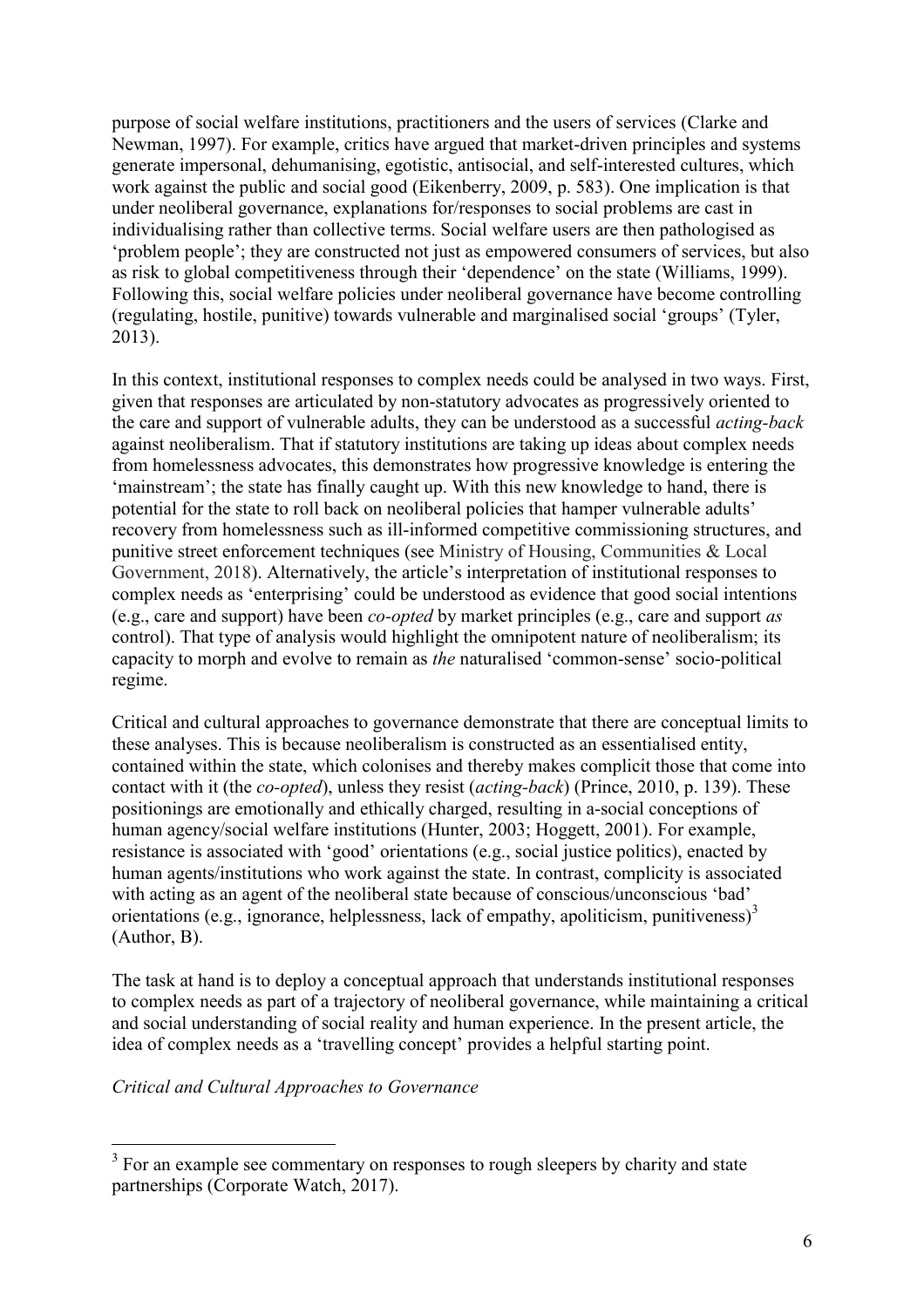'Complex needs' is defined as a travelling concept that moves across different geographic locations and fields of expertise within homelessness policy and practice, and beyond to allied social welfare and criminal justice sectors. The travelling concept approach is derived from critiques of policy 'transfer'. Broadly, policy transfer refers to the movement of policy from one local, national or international location to another. For critical and cultural governance theorists Clarke *et al*. (2015), policy 'transfer' is problematic. It lends a solidity to policy ideas, a linearity to their movement, a locatedness of agents and actors and a 'container' model of space (p. 193). In contrast, policy 'translation', and the theoretical ideas that underpin it, think differently about what policy is and how it travels.

Drawing on critical anthropology, Actor-Network-Theory, critical feminist, critical race, subaltern and postcolonial approaches, and theories of assemblage, Clarke *et al*. (2015) understand policy as a heterogeneous assemblage of "*objects, narratives, practices, families, gods, places, ancestors, ghosts, technologies, ambitions, temporalities and institutions*" (p. 160). This expansive reading is provocative and deliberate, capturing how policy is constantly undergoing dynamic processes of formation and assembly. This approach finds intellectual power in refusals to build temporal or spatial boundaries around space, place, scale, human agency and identity (Stubbs, 2005, p. 81). While abstracted, there is a fundamental empirical quality to policy translation, insofar as the task at hand is to track and trace processes of formation and assembly; to understand how policy moves and the ways that it is reworked and reformed through this movement. Disaggregating policy qualitatively and often anthropologically is not a benign exercise. Understanding how "*flows flow, how they are interrupted and how they come (differentially) to rest at particular places and times*" (Clarke *et al*. 2015, p. 25) foregrounds power in two interrelated ways, which have application for the present article.

First, it works firmly against a totalizing, 'top-down' and cynical view of power. This is because policy – understood as multiple practices, subjects and objects – does not exist apriori and outside of the multiplicities and assemblages of human agency and governing practices at different scales (Stubbs, 2005). There is no stable, singular, generic anything; everything is done in practice, and it is done somewhere (de la Cadena & Lien, 2015, p. 445). This helps to explain the ubiquity and popularity of 'complex needs' as a policy problem, while also recognising that it is not universally understood, experienced and imposed. Rather, 'complex needs' becomes a type of reference point with 'global form' (Collier and Ong, 2005, in Prince, 2010, p. 135), taken up in different ways by different subjects/objects in their social worlds. A global form concept like complex needs is in a constant state of 'becoming' but it is given traction or 'stick' via the range of shared cultural, social, affective and material worlds of different local, national and international geographies and locations (Prince, 2010).

Second, the 'taking up' of complex needs is one way that institutions are enacted via everyday practices, and the emotions play an important role in these processes. Understanding how different individuals and groups generate new 'affective repertoires' around policy concepts like complex needs is important for grasping how the emotions are constitutive of new forms of socio-cultural knowledge and understanding about the role and purpose of social welfare institutions (Newman, 2012, p. 466, Clarke & Newman, 1997). This is particularly relevant to the article's argument that institutional responses are conveyed in positive, enthusiastic, excited, desirous, and hopeful terms. Extending these insights, critical governance theorist Anna Durnova (2013) theorises how emotions are constitutive of institutional space - a Czech end-of-life care organisation - by conceptualising the emotions as dynamic elements of knowledge production through collective and shared meaning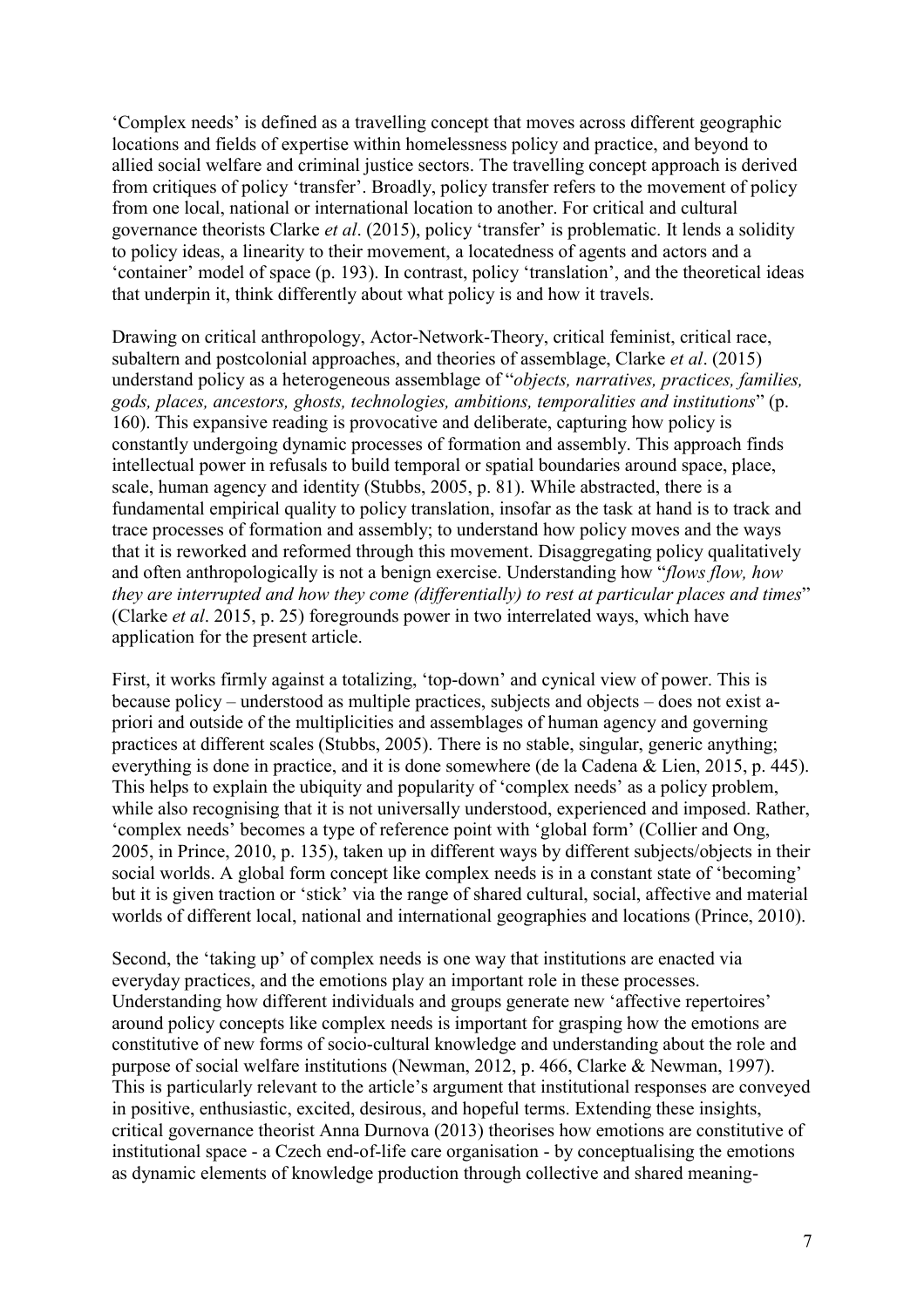making. Durnova argues that dynamic elements structure conscious and unconscious relations of actors towards each other insofar as meanings develop along interactions that generate emotions; simultaneously, emotions are framed during these interactions by meanings (p. 496). Following this argument, shared meaning-making structures various institutional engagements in social welfare settings, such as interactions with service users, practitioner development and institutional orientations (p. 509). In that sense, the emotions are constituted by, and constitutive of, institutional space in a way that centres around everyday actions, relations and practices (Hunter, 2015, Albrow, 1992).

In summary, this article uses institutional responses to complex needs to theorise trajectories of neoliberalisation in contemporary homelessness welfare mixes. This approach is underpinned by critical and cultural approaches to governance, which understand neoliberalism as relationally enacted in the everyday, and as an always shifting, dynamic and incomplete 'project'. It is beyond the scope of the present review article to empirically or anthropologically track the way that institutional responses to complex needs are constituted by, and constitutive of, everyday relational, material, symbolic, social, cultural and affective practices via an infinitely shifting, aligning and changing subjects and objects operating at multiple scales. However, the approaches discussed here demonstrate the analytical significance of identifying a range of actors and institutions, and their investments and commitments, associated with these interventions.

# **Complex Needs**

In the English context, findings from social justice foundation Lankelly Chase (Bramley *et al*., 2016) and voluntary sector coalition Making Every Adult Matter (MEAM, 2016) describe the experiences of up to 58,000 people, largely white men aged 25-44, suffering from societal, systemic, biographical and personal problems (for considerations of gender and race see Johnstone *et al*. 2018; Adamson *et al*., 2015). These include histories of economic and social marginalization and problems from early life such as for childhood trauma, difficult family relationships and poor educational experiences. They manifest in multiple problems such as for homelessness, substance mis-use, mental ill-health and offending patterns (Bramley *et al*. 2016; MEAM, 2016). Across the academic and practice-based research identified in the introduction, complex needs are conceptualised as interrelated past and present conditions, disorders and dysfunctions, which manifest in a range of interconnected, entrenched and self-destructive social problems and support needs. They are linked to poverty, multimorbidity, offending, homelessness, 'street culture' activities (e.g., begging, 'rough sleeping', sex work), drug and alcohol addictions, long-term unemployment, physical harm to self (self-harm, suicide) and others, and anti-social behaviour. Attendant medical problems and diagnoses include physical ill-health and mental disorders, multiple exclusion and disadvantage, poly-drug use, and dual-diagnosis (meaning, substance mis-use and mental ill-health) (Johnstone *et al*. 2018).

While linked to dynamic conditions, and the result of societal problems, contemporary research also attributes complex needs to a rather exhaustive list of traumatic formative experiences and painful feeling states. These include broken attachments to significant others (i.e., parents, carers), the effects of neglect in early years, witnessing and/or being a victim of psychological, physical or sexual abuse, victimization as child and/or adult, and time in institutions such as care, prisons and the armed forces. These experiences are claimed to result in a range of chaotic behaviours such as for withdrawal, disengagement, restlessness, defensiveness, irritability, aggression, hyper- and in-activity, impulsivity, hyperarousal,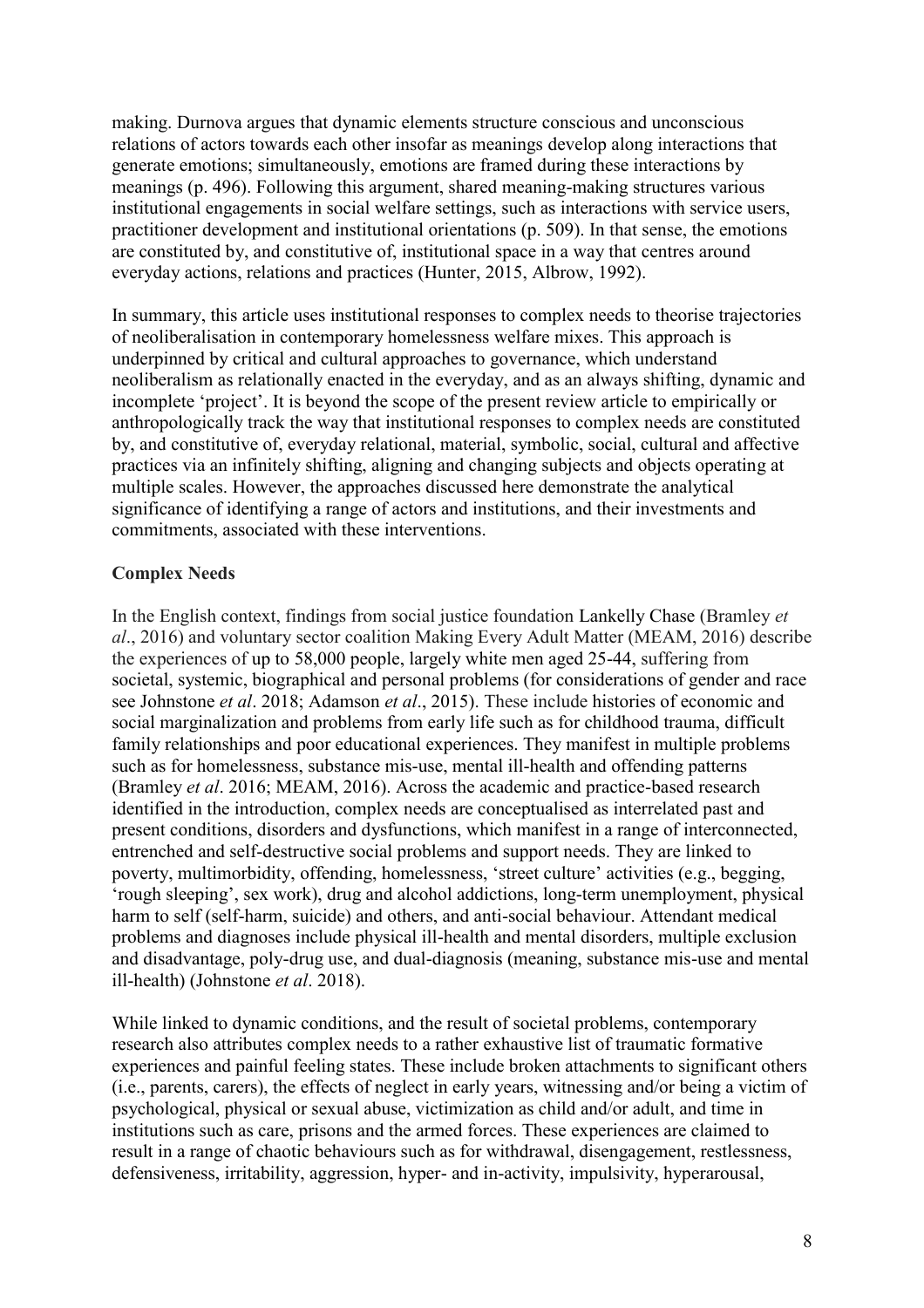disassociation and being hard to reach. These conditions are in turn said to result in negative feeling states such as being broken, scared, damaged, lonely, isolated, helpless and ashamed. As a result, complex needs are frequently understood as issues and experiences that delimit the potential for social functionality and personal change due to challenging behaviours. These may evoke regulatory or surveilling responses from different local authority agencies (Johnsen & Fitzpatrick, 2010) including homelessness organisations; the resident evicted for using drugs on-site in supported housing, for example (Parsell, 2015).

Practices of exclusion reinforce complex needs by compounding the already reactive and crisis-led nature of 'revolving' contact with services, with damaging effects for service users and financial cost to different institutions (Revolving Doors Agency, 2016). People with complex needs are described as having repeat and intermittent contact with a range of organisations operating at the level of the 'local-state': mental health services, drug and alcohol services, criminal justice systems, statutory and voluntary sector homelessness organisations, social services and adult safeguarding. Bramley *et al*., (2016) describe the implications of 'severe and multiple disadvantage' or 'SMD'. Single adults with poor quality of life, physical and mental ill-health problems and dislocation from societal norms are characterised by numerous and repeat contact with homelessness, substance mis-use and offending services, such that an average local authority might expect to have about 1,470 SMD 'presentations' over the course of a year (albeit with significant variations across the UK) on the basis of contact with up to 17 different agencies across welfare, health and criminal justice systems (Barclay, 2017; Bramley *et al*., 2016). SMD presentations result in costly crisis-led responses, particularly from emergency shelter and healthcare settings, the police, courts and prisons, and child protection where children are involved (Revolving Doors Agency, 2016).

Significantly, people presenting at services will likely 'fall through the cracks' of available support because institutions and services do not respond adequately or appropriately to their needs and behaviours. This is attributed to poor commissioning practices at national and local levels, which result in complicated and ill-coordinated 'pathways' through available providers, and which silo complex needs (e.g., substance misuse, mental ill-health) so that they are responded to as separate rather than interlocking issues. There is also evidence of a defensive working practices on the part of statutory, and statutorily funded, practitioners and services. Examples include 'gatekeeping' practices that restrict access to services on the basis of practitioner discretion and inflexible access criteria to services for adults whose complicated needs will not fit with rigid agency settings (Moreton *et al*., 2016). In the English context, these dynamics are compounded by a historically hostile legislative environment, and contemporary funding cuts, which reflect post-2008 financial-crash 'austerity' politics affecting social welfare provision across the UK and other Western nation states (Clarke & Newman, 2012). These drivers combine and result in specific impacts for homelessness, adult social care and supported housing services.

#### *Responses to Complex Needs: Homelessness, Adult Social Care & Supported Housing*

Despite having one of the more established legal frameworks for homelessness in Western Europe, single adults and childless couples with complex needs are often assessed as ineligible for services (Fitzpatrick & Pleace, 2012). This is because they may be assessed as having 'intentionally' caused their homelessness (due to imprisonment or eviction) and as not demonstrating sufficient 'vulnerability' (due to lack of evidence or formal diagnosis) (Loveland, 2017; Hunter *et al*., 2016). The new *Homelessness Reduction Act 2018* responds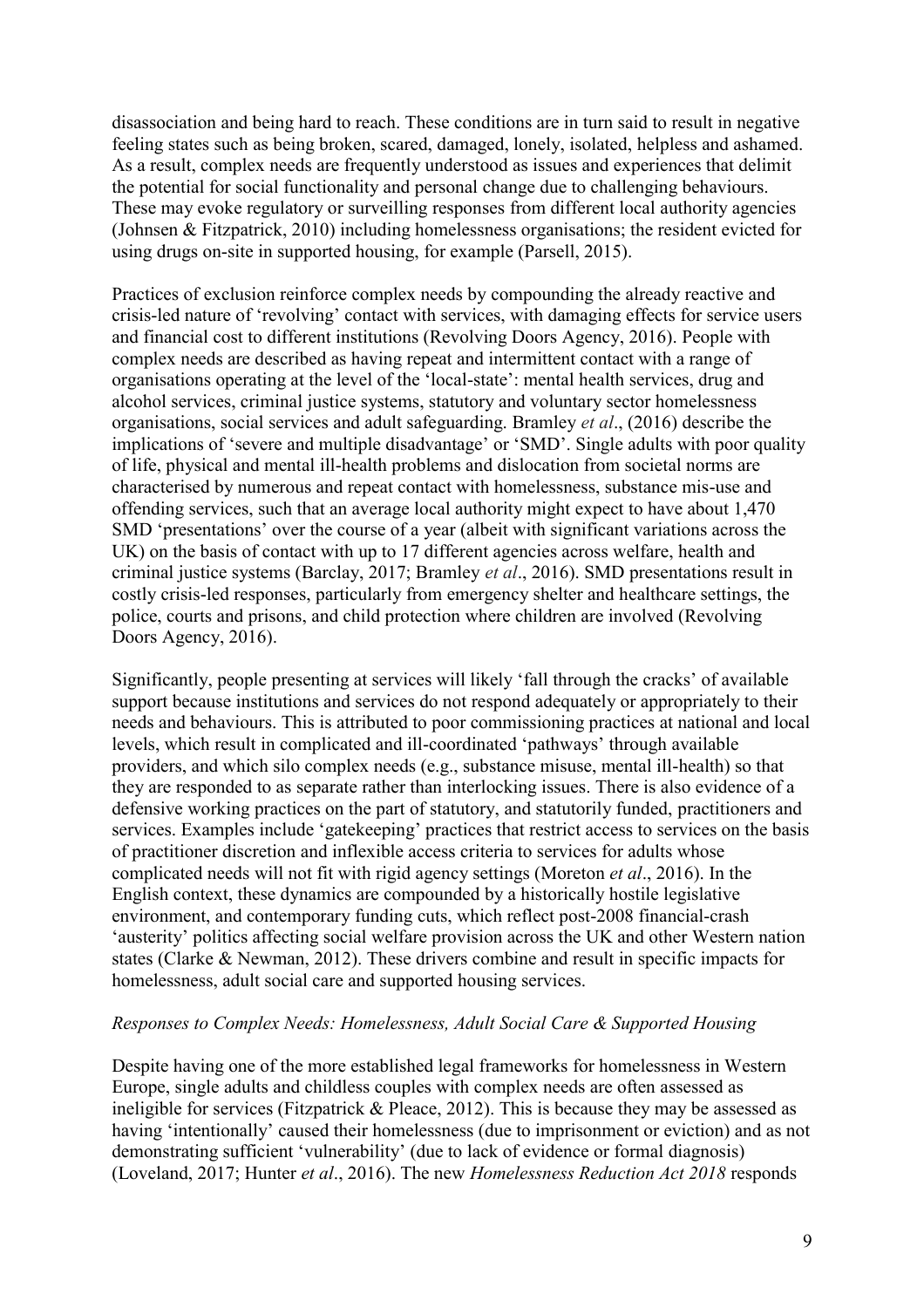to these issues by introducing new duties and extending the timeframe for local authorities to prevent and relieve homelessness for all (eligible) people regardless of 'intentionality' and 'vulnerability' (House of Commons, 2016). Local authorities will be required to draw up a *Personalised Action Plan* and named public authorities will have a legal *Duty to Notify* a local authority if an eligible service user is homeless or threatened with homelessness (and gives consent for this). However, how far these changes will prove effective remains in doubt because of confusion and variation about how to interpret and implement these measures, and a lack of additional housing for already cash-strapped local authorities.

Given the limits of homelessness legislation, advocates have attempted to use adult social care legislation to develop provision. Specifically, the *Social Care Act 2014*'s three-step assessment of an adult's 'needs', 'outcomes' and 'wellbeing' is argued to correspond well to the experiences of homeless adults with complex needs (Cornes *et al*. 2014). 'Needs' (step 1) must arise from or relate to a physical or mental impairment or illness as opposed to circumstantial factors, and a formal diagnosis is *not* required to establish entitlement to services. The outcomes of these needs (step 2) and 'significant impact' these have for an adult's wellbeing (step 3) relate explicitly to housing related issues. Examples include ability to maintain 'a habitable home environment' and 'make use of the home safely' (two of ten 'outcomes' criteria), and 'suitability of living accommodation' (one of nine 'wellbeing' criteria) (Department of Health, 2014).

However, the Act is under-utilised and evidence patchy as to how successful, appropriate or realistic it might be as a route to achieving support for homeless adults. Available empirical evidence from Mason *et al*. (2018) shows there are risks that service users, by the very nature of their complex needs, will disengage during a lengthy referral process. This is exacerbated where adult social care practitioners are less institutionally committed to the type of 'assertive outreach' advocated by voluntary sector homelessness practitioners working with rough sleepers. Narrowed resource constraints and welfare retrenchment across adult social care mean that provision is directed primarily towards more institutionally established 'at-risk groups', such as for children, older people, disabled people, adults with especially severe or long-term impairments and social and personal care needs. The evidence demonstrates that considerable work by a variety of agencies *across* voluntary and statutory sectors is needed to bring about successful implementation, with emphasis on 'culture change' across different agency settings to prioritise homeless adults as a social 'group' with care needs under legislation and in practice (Mason *et al*., 2018).

Finally, the capacity of homelessness providers (night shelters, 'hostels') in the voluntary and charity sectors to 'catch' those who fall through gaps of statutory homelessness and adult care legislation is much diminished given the reduction and loss of a ring-fence of 'Supporting People' funding from 2009. Supporting People was administered from local authority commissioning teams from 2003, and it gave financial support for housing support services, primarily from voluntary sector organisations. It aimed to create improved services for homeless adults with support needs through effective coordination such as robust referral processes (including information sharing) and funding linked to successful outcomes, such as 'move-on' into independent living (Roche, 2004, pp. 762-3). While injecting much needed funding into a historically under-resourced voluntary homelessness sector (Buckingham, 2009), two interrelated problems show how the system fell short in responding effectively to adults with complex needs.

First, services were commissioned on a 'pathways to resettlement' model with services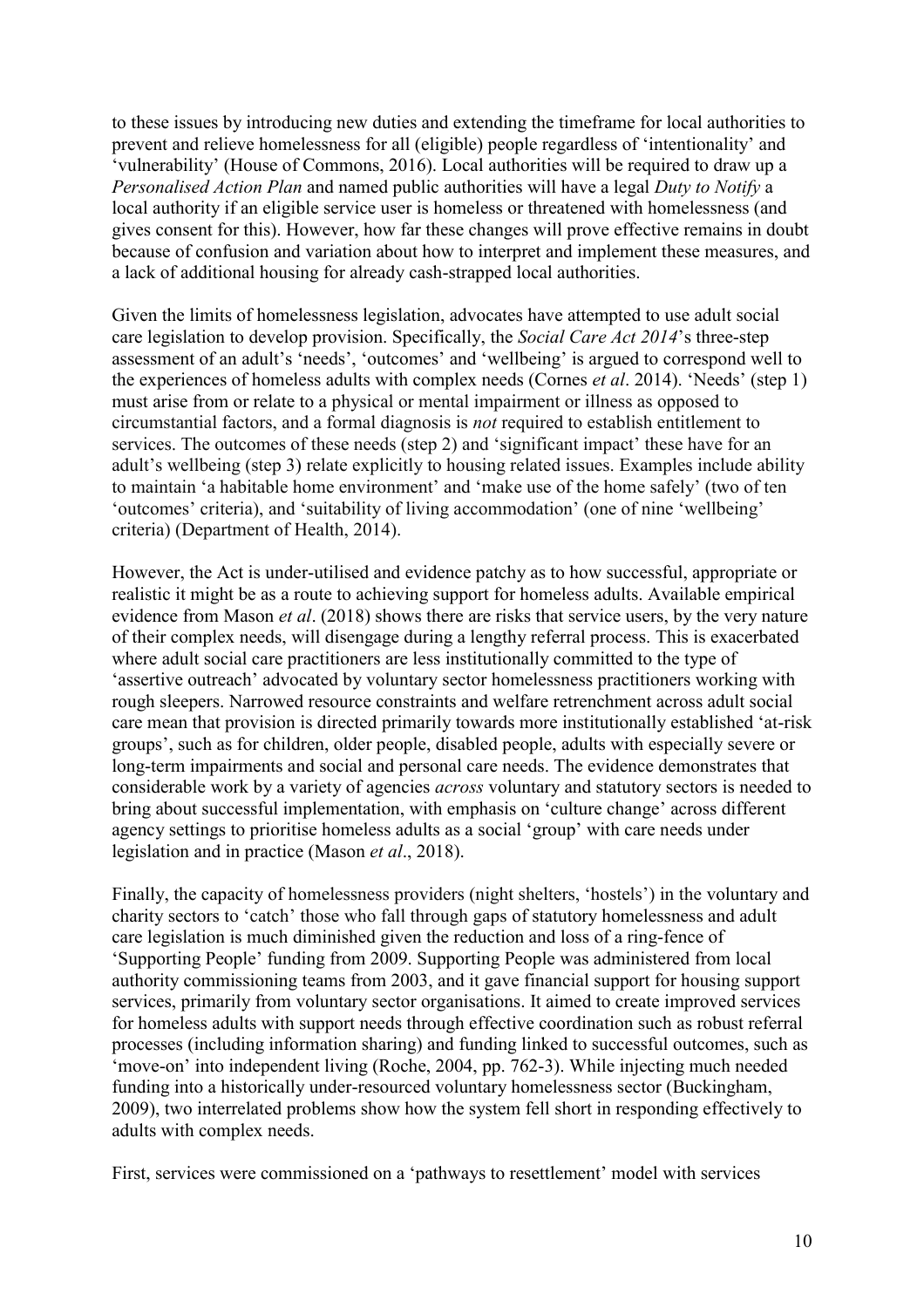funded to 'move on' a service user to increasingly independent accommodation. This inferred a 'recovery' approach, which was often at odds with voluntary sector organisations' established aims to offer flexible, innovative, creative and non-bureaucratic and responsive support for the 'hardest-to-reach' through their proximity to service users in small-medium sized community-based agency settings (Buckingham, 2012; Bode 2006; Evans *et al*. 2005) and emphasis on 'soft' targets such as improving self-esteem and confidence (Renedo, 2014, 233). The pathways approach also worked against the cyclical and entrenched realities of complex needs, particularly mental ill-health and substance mis-use. Indeed, recent evidence suggests that substance mis-use in particular should be regarded as an end, rather than starting-point, of a service user's engagement with support (Moreton et el., 2016).

Second, some service users were denied access to services and labelled 'too hard to help' because the complexity of their needs did not match what an organisation was able to provide within the funded timeframe (Johnson 2013a, 2013b; Manthorpe *et al*., 2013). This problem reflected not just a lack of knowledge about complex needs, but rather the demands of regulation and audit for homelessness organisations in contemporary welfare mixes (Buckingham, 2009; 2013). To reiterate, the imposition of 'business'-like and managerialist practices like regulation and audit, which accompany receipt of statutory funding, may compromise voluntary sector organisations' ethos and valued practices by imposing bureaucratic burdens, delimiting agencies' creativity and capacities for professional discretion and diminishing their autonomy and advocacy function (Baines and van den Broek, 2017; Evans *et al*., 2005). Today, targets are thought to represent a barrier to effective support practice in homelessness practice because they result in the routine exclusion of adults with complex needs from services (Moreton *et al*., 2016).

In summary, complex needs are claimed as increasing and more complicated than in previous years, the results of cumulative and intersecting biographical and societal problems, which manifest in personal needs, issues and experiences. This in turn leads to increased burdens on local authority services. Ill-coordinated and defensive legal frameworks, commissioning and institutional practices, and a hostile funding environment, contribute to the entrenchment and worsening of complex needs. If complex services are required to reflect the intricacies and inter-locking nature of complex needs, these dynamics demonstrate that service users remain under-served; responded to in ways that decontextualize and compartmentalize their needs such that '*each problematic area is seen as the province of some specialist service or funding stream*' and mean that they will continue to 'fall through the cracks' (Johnson, 2013b, p. 206). In this context, or perhaps because of it, a body of practice-based commentary has emerged, working at the intersections of research and advocacy, which calls for innovations in interventions with service users with complex needs. The next section outlines the most popular of these, before theorising their presence across different locations and platforms.

#### *Responses to Complex Needs: Interventions*

Effective responses to service users with complex needs are described as positive, preventative and proactive (Revolving Doors, 2015, p. 10). In practice, this means intensive, assertive and persistent interactions with individual service users (Adamson *et al*., 2015). Systems include 'Housing First' (Tsemberis, 2010), and Psychologically Informed Environments', the latter informed by philosophies of Trauma Informed Care (Haigh *et al*., 2012; Johnson, 2013a, 2013b; Keats *et al*., 2012; Seager, 2011). 'Housing First' re-houses service users into independent living from the outset of their engagement with a support provider and delivers 'floating support' in situ. This contrasts to more established 'staircase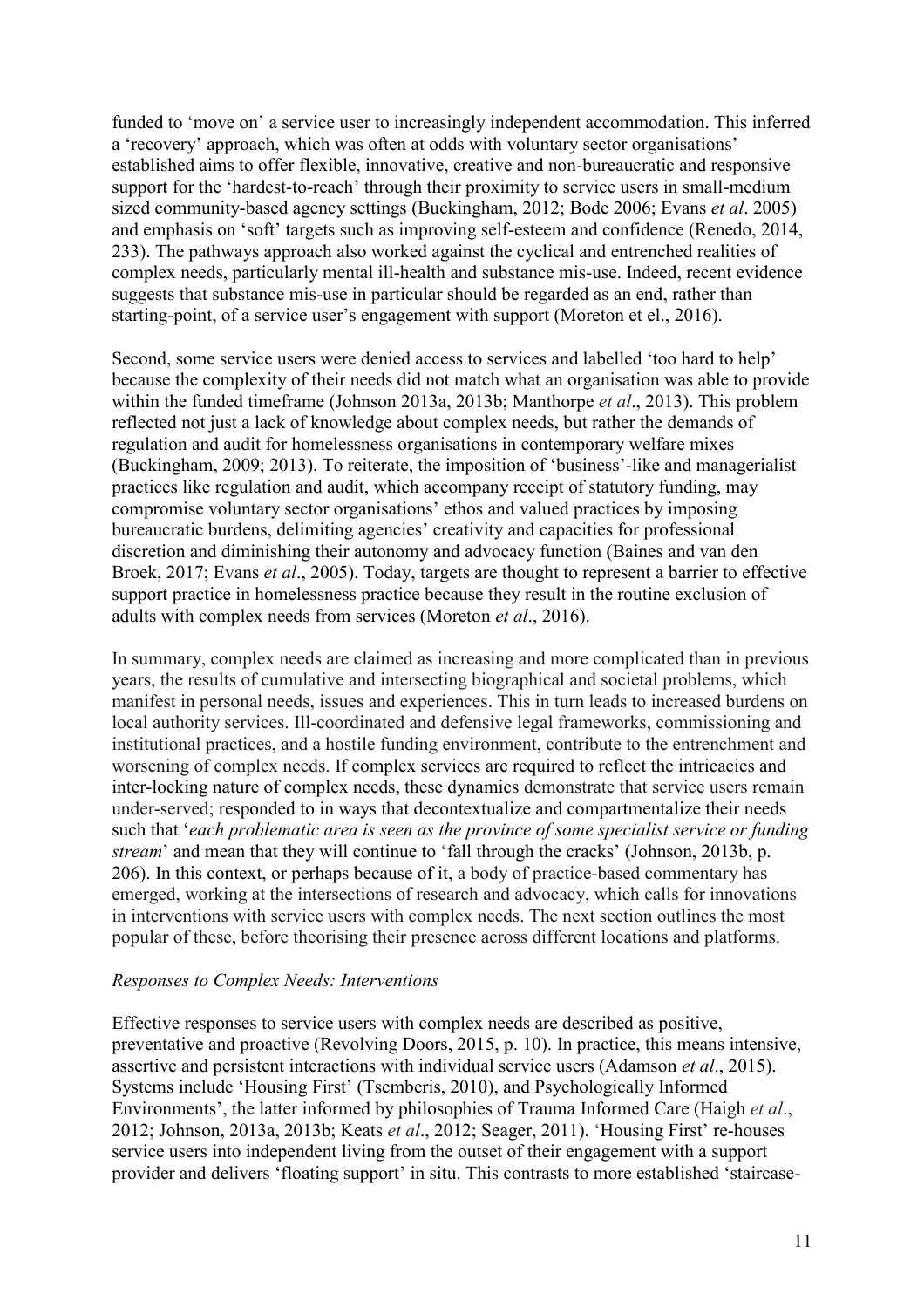to-resettlement' models, which administer 'treatment first' to service users in temporary accommodation to ensure their 'readiness' for independent living (Cornes *et al*., 2013; Greenwood & Manning, 2016; Johnson, 2012; Johnsen & Teixeira, 2010). As an intervention, Psychologically Informed Environments ('PIEs') aim to create a sense of environmental and emotional safety to generate emotional and personal change in service users. Five non-prescriptive principles for achieving this safety foreground the physical environment and social spaces, staff support and training, relationships, and psychological frameworks such as cognitive behavior therapies, motivational interviewing and strengthsbased approaches (Homeless Link 2015b).

Strengths-based approaches also feature in support and assessing practices. Examples include 'Progression Pathways', which promote service user engagement with meaningful activities in paid employment, learning and training, volunteering and social enterprise schemes (Change Please, 2017; Clink, 2016; Crisis, 2011; Year Here, 2016). Strengths-based tools to assess service user need and build social functioning include the trademarked 'Outcomes Star', which identifies areas of life and goals that the service user completing it wishes to work on, and the 'New Directions Team assessment' (formerly known as the 'Chaos Index') (see Johnson, 2013b; Johnson & Pleace, 2016), which focuses on service users' behaviour and involvement with services to build up a holistic picture of need. In operational terms there are calls for 'integrated', 'whole-system', 'whole-person', 'wrap-around' and 'multisystemic' approaches where one-stop/one-point delivery systems and lead-professionals and lead-partners help to broker service users' access to care and support provisions (Cornes *et al*., 2013; Johnson, 2013b; Scullion *et al*., 2014; Revolving Doors, 2015, 10). There are aspirations for IT systems that follow, capture and potentially coordinate service users' engagements with multiple services across allied fields through data sharing protocols (CHAIN, 2017). Front-line activity is regarded as central to the efficacy of these different approaches, with 'systems change' tools in development, which foreground service user and practitioner voice and experiences, to establish evidence-based practice and institutional progress in responses to complex needs (Adamson *et al*., 2015, p. 43).

These different techniques and models are established in third sector policy, practitioner training and consultancy activity (Pie link Net, 2018a; Snook, 2018; uscreates, 2018; Adamson, 2015; Homeless Link, 2015a), with a strong digital presence in webinairs, websites and social media (Homeless Link, 2018; Pie link Net, 2018b). Until recently, they have had more limited presence across statutory agenda and commissioning frameworks (Solutions Ltd, 2015; Keats *et al*., 2012). However, this is growing in policy and practice. Both the *Homelessness Reduction Act 2018* and government *Rough Sleepers' Strategy 2018* refer to complex needs, with the strategy branded as '*prevention, intervention and recovery*'. Both back specific models of intervention, drawing on homelessness advocacy and research to discuss benefits of PIEs and commit £28 million to piloting Housing First in three metro mayor regions (Ministry of Housing, Communities & Local Government, 2018). Models now feature in the statutory commissioning of homelessness services (see Westminster local authority's take-up of PIEs (City of Westminster, 2017)). Models are also a central feature of voluntary sector-led partnerships of statutory and third sector agencies by *Making Every*  Adult Matter<sup>4</sup>, a coalition of three organisations representing three components of complex

 $\overline{a}$ 

<sup>&</sup>lt;sup>4</sup> Following funding from the UK *Big Lottery* in 2014, the coalition granted between £5-10 million to 12 partnerships of statutory and non-statutory providers in different areas, to target individuals with between 3-4 multiple needs (homelessness, reoffending, substance misuse and mental ill health). Lasting between 5-8 years, each partnership is founded on the idea that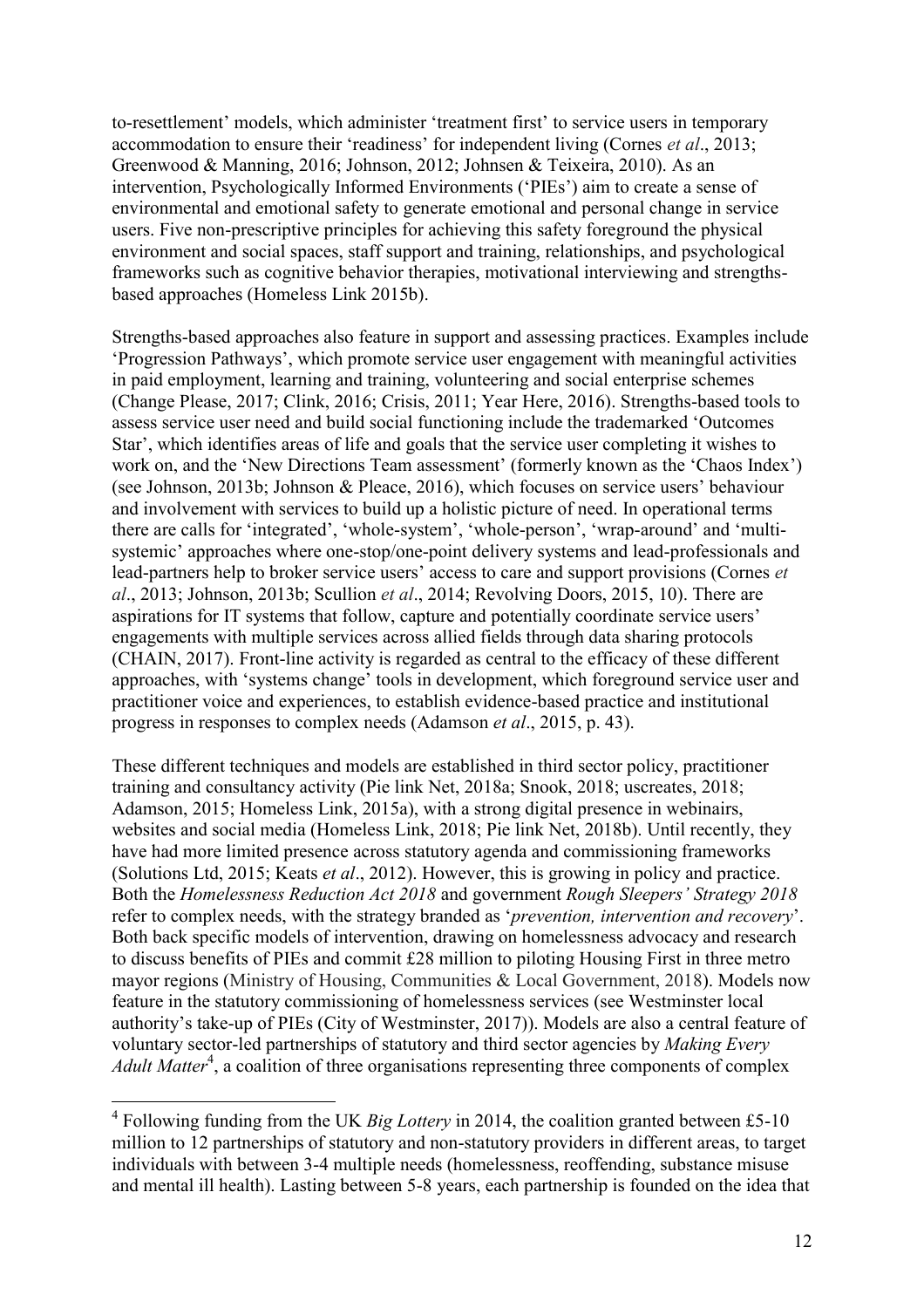needs: criminal justice, (*Clinks*) homelessness (*Homeless Link*), and mental health (*Mind*) sectors<sup>5</sup> (Moretone *et al.*, 2016; Adamson *et al.* 2015).

It is beyond the scope of the present article to explain the detail of all interventions, so there is focus on one; Psychologically Informed Environments (PIEs). PIEs are chosen for three reasons. First, articulations of complex needs are fundamental to the model's structure, organization and operationalisation. Second, the PIEs approach is not just restricted to homelessness services, with evidence of its application across a range of services that come into contact with adults with complex needs, such as medical and treatment services, and criminal justice systems. Third, PIEs' transatlantic roots in Trauma Informed Care are relevant to the present article's focus on complex needs as a travelling concept (National Alliance to End Homelessness, 2015). Taken together, a focus on PIEs offers a way in to theorising interventions in broader terms.

# **Theorising Interventions**

 $\overline{a}$ 

Psychoanalytic psychotherapist and PIEs advocate Peter Cockersell (2011) explains that the approach understands the users of services, especially 'rough sleepers', as having experienced long-term compound trauma and multiple social deprivation, a result of early childhood events. He contrasts the approach with traditional client management and resettlement practices which emphasise social functioning and *behavior* management to the cost of *relations* management. Behaviour management is claimed to result in over-emphasis on regulating 'challenging' behaviors, and therefore contributes to cycles of homelessness as service users are repeatedly evicted, banned, and subsequently disengage from services. In contrast, PIEs' emphasis on generating emotional and personal internal change means that service users have potential to become, *'re-related to a world that is not aggressive and abusive, and that contains the possibilities self-expression, kindness, respect and even love'* (Cockersell, 2011, p. 48). In operational terms, PIEs are described as non-prescriptive and non-formulaic in approach, intended to enable the sorts of growth and healing, self-realized recovery and self-actualized capacities for personal possibility, opportunity and aspiration considered necessary for personal and social change, and which may lead on to positive outcomes such as for improved health, wellbeing and tenancy sustainment, and reduced antisocial behavior (Cockersell, 2011).

A key component to PIEs is that they suggest that complex needs are better known and understood as compared to previous years, and that this knowledge and understanding has given rise to more sophisticated responses. The 'psy' approaches that inform PIEs include: psycho-dynamic, group relations, attachment theory, neurobiology, clinical psychotherapy, recovery-oriented practice, and change management theory (the latter is also applied to organizational change dynamics) (Cockersell, 2011). However, staff working in PIEs are not

no person is too 'hard to help', and deploys a selection of intensive, positive, preventative and proactive techniques and interventions outlined in the previous section (see Adamson *et al*. 2015). While projects remain subject to ongoing evaluation, early findings demonstrate some success (Moreton *et al*. 2016). There are low rates of disengagement (given the needs of the service user group), a general movement out of 'rough sleeping', high levels of demand, and development of improved responses to other service user groups with multiple needs less well featured in the available data, such as for women and black and minority ethnic groups (Moreton *et al*., 2016).

5 Substance misuse organisation *Drugscope* left the coalition upon its closure in 2009.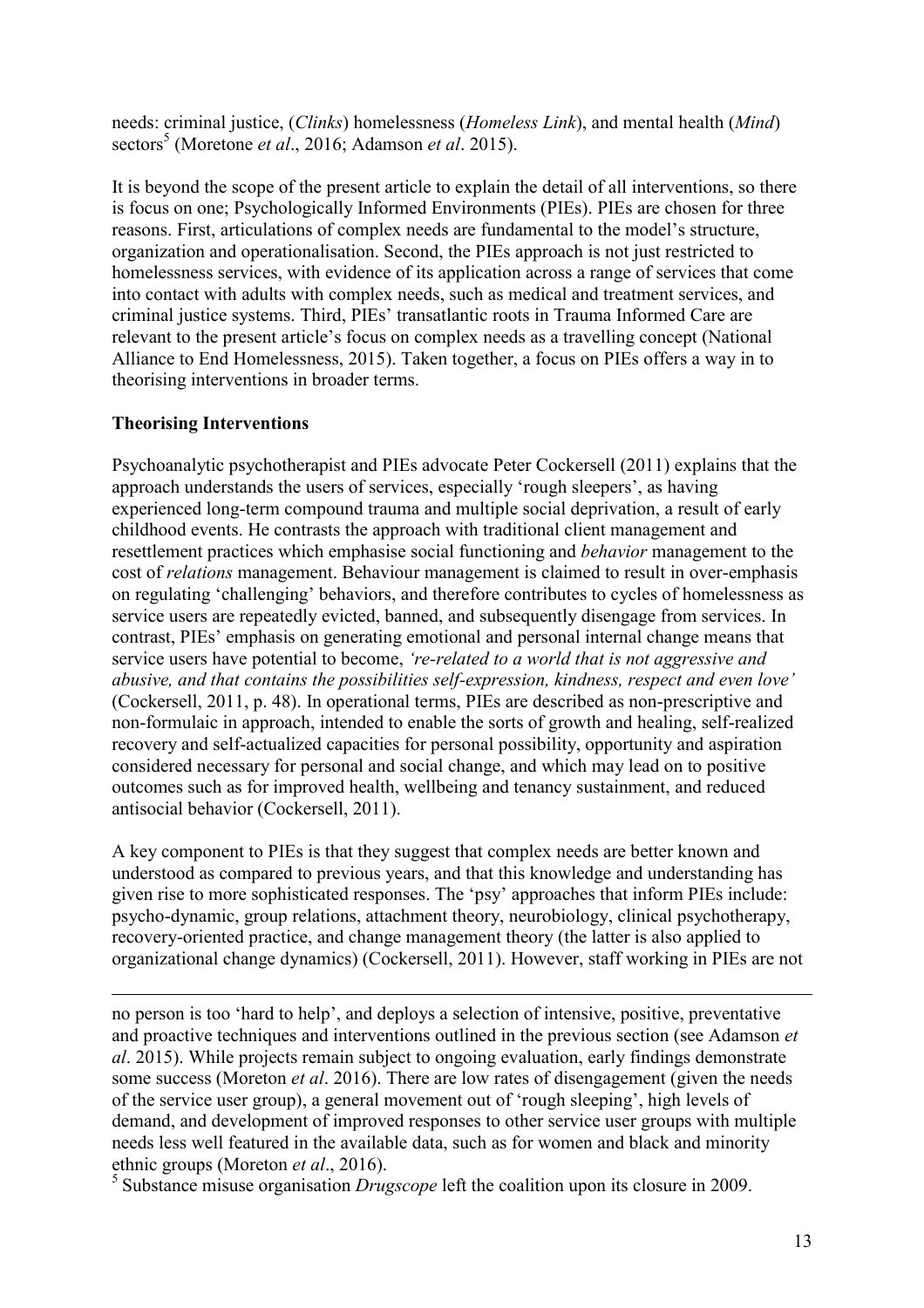expected to be clinically trained or behave as psychologists (Homeless Link 2015b). Where resources are available, staff and clients are supported to relate to themselves and each other by trained, qualified and experienced psychotherapists, clinical or counselling psychologists who are tasked with the challenging work of facilitating spaces for reflective practice and team development (Scanlon and Adlam, 2012).

Three observations can be made at this stage, which broaden the discussion out from a singular focus on PIEs. First, there is a sense that services be more flexibly designed around the 'realities' of complex needs. This particular point resonates with other popular approaches like Housing First and the variety of integrated practice models outlined above. For example, Housing First accepts that service users may continue to use substances while in accommodation; activity that could result in rule-breaking, warning and eviction in 'mainstream' supported housing. And integrated operational systems do not require that service users approach and meet individually with different service providers; instead a lead professional/partner coordinates provision and engages a service user via 'assertive outreach' (Adamson *et al*. 2015). Second, responses to complex needs are not tied down to or conditional upon specific bodies of clinical, institutional and professional knowledge. Rather, organisational and legislative requirement for medical diagnosis, and expectation that service users be medically treated, are seen as barriers for service users accessing and receiving support (Moretone *et al*., 2016). This particular point is consistent with a broader set of debates about diagnostic models. For example, the Division of Clinical Psychology of the British Psychology Society has recently argued that 'mainstream' medical-models of assessment are unable to diagnose the psycho-societal nature of mental ill-health (Johnstone *et al*. 2018).

Third, there is a sense of institutional vigour and excitement at the prospect of improving responses to complex needs. Returning to Peter Cockersell, these are defined as relational, positive, proactive and creative:

*The aim is to use the tools we have – our buildings, our relationships with our clients, their relationships with each other and staff relationships with management – as instruments for creative and positive learning experiences. With their creativity liberated, it is amazing what our clients (and our staff) can achieve. (Cockersell, 2011, p. 47)*

Thus, complex needs can be responded to via individual and correctly trained and supported talent, who are (as for service users) capable of realizing their own power via drive and determination to 'do things differently' (see Adamson *et al*. 2015, p. 20 for further examples). Taken together, the realities of complex needs are represented as messy, multilayered and hard to define. However, in the face of this, institutional desires to bring about change appear galvanized on the basis that service users are potentially transformable via the 'right' type of intervention, institutional culture, and practitioner actions.

These dynamics resonate with events in social work, social care and prisons practice in the UK and beyond. Specifically, there is evidence of a growth of non-statutory providers that position themselves as enterprisingly committed to bringing about social change via a claimed departure from 'mainstream' approaches. In social work and child protection for example, market share is increasingly taken by global third sector players (e.g., 'Serco', 'G4s', 'VirginCare') and national-local agencies (e.g., 'Morning Star', 'Firstlane') (Jones,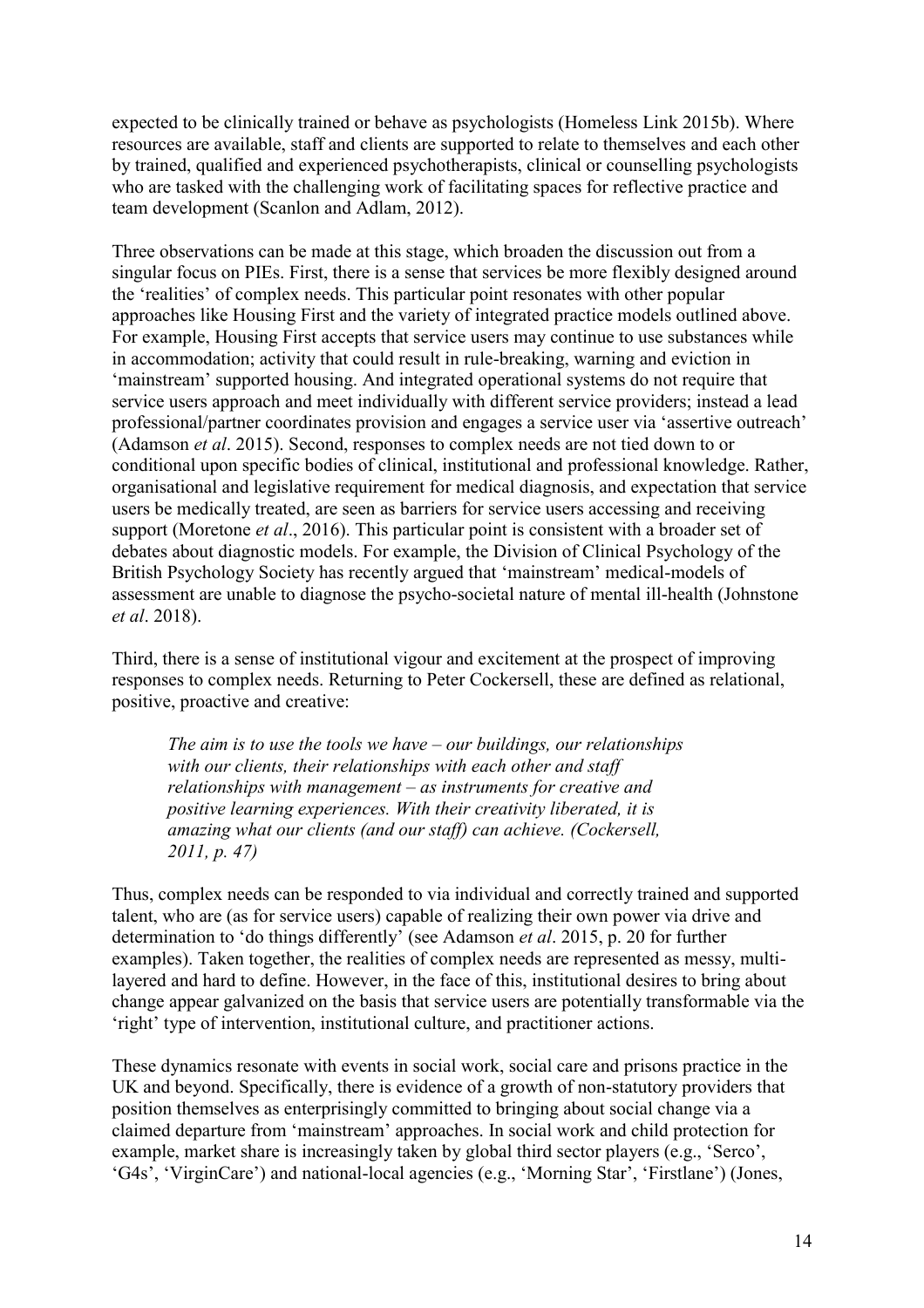2014). Back to the UK and appealing to graduates, 'Year Here' welcomes people to 'do something about' society's toughest problems through experiential learning and support from 'faculty' with real-world expertise in social entrepreneurship, as opposed to traditional academic or sector-based professional learning (Year Here, 2016). US-based researchers have cited evidence of a 'Treatment Industrial Complex' (with roots in the 'Prison Industrial Complex'), which works for the benefit of global and private-corporate interests and vicarious indulgence of welfare professionals (Simmonds, 2014). An example is found in criticism of Care UK's recruitment practices for health professionals in prisons (Care UK is the largest independent provider of health and social care services in the UK). These promoted the 'excitement' of health practice in prison with chaotic and challenging offenders – at a time of their record high suicide and self-harm rates (Allison, 2016).

Across these examples, service users with complex needs are constructed as a knowable social 'group' who will benefit from enterprising institutions and practitioners with capacities to problem solve and change lives. Of course, interventions are not new to homelessness practice. There are histories of user-led and relationally driven therapeutic practice in nonstatutory organisations and progressive clinical settings, such as for community and mental health services (Froggett, 2002) and therapeutic communities within the homelessness sector (Scanlon & Adlam, 2011; Saegar 2011; Johnsen, 2010). These practice models are reflected in contemporary emphasis on professional care and human and social relations as guiding missions for practice (Scanlon & Adlam, 2011), and techniques that incorporate service-user involvement in service design, self-determination and personal agency (Greenwood & Manning, 2016). However, responses to complex needs discussed so far are analytically significant because they are legitimated on the basis of apparently new knowledge and certainties about intractable problems and 'problem' adults. This takes place in a context of similar surety/intractability dynamics in other social welfare fields (Valentine, 2015).

For example, in England the application of 'psy' and neuroscientific approaches to 'troubled families' - another social 'group' with complex needs - highlights strategies for intervention and modes of subjectification that resonate with contemporary responses to homeless adults. Edwards *et al*. (2015) argue that the appeal and language of neuroscience is deployed within early-years policy to produce a logic that legitimates professional and state interventions with 'problem' families. Here, 'psy' rationales are taken up and produce a deterministic and classed orthodoxy whereby poor parents are constructed as underdeveloped; there is something missing in their brains, they do not experience normal emotions, meaning that they do not love their children like 'we' do (p. 183).

Elsewhere, McVarish *et al*. (2015) theorise the coupling of neuroscience and parenting ('neuroparenting') as creating the basis for a new governmental oversight of parents. This is because the child is spoken of in political and cultural terms as permanently neurologically vulnerable to parental influence. Popular, professional and political anxiety to secure the functional infant brain is then founded in certainties that this will resolve a range of interlocking social problems experienced by the child later on in adulthood, such as inequality, poverty, violence, lack of educational achievement, mental and physical ill-health (p. 253). McVarish *et al*. argue that these certainties/anxieties produce a sense of dramatic urgency that cements expectations about what interventions can achieve. This manifests in different institutional actions: reparative impulses, desires to manage the inner worlds of human subjects, and expectations to achieve endogenous change in human and gendered subjects (here, mothers and their children) (McVarish *et al*., 2015).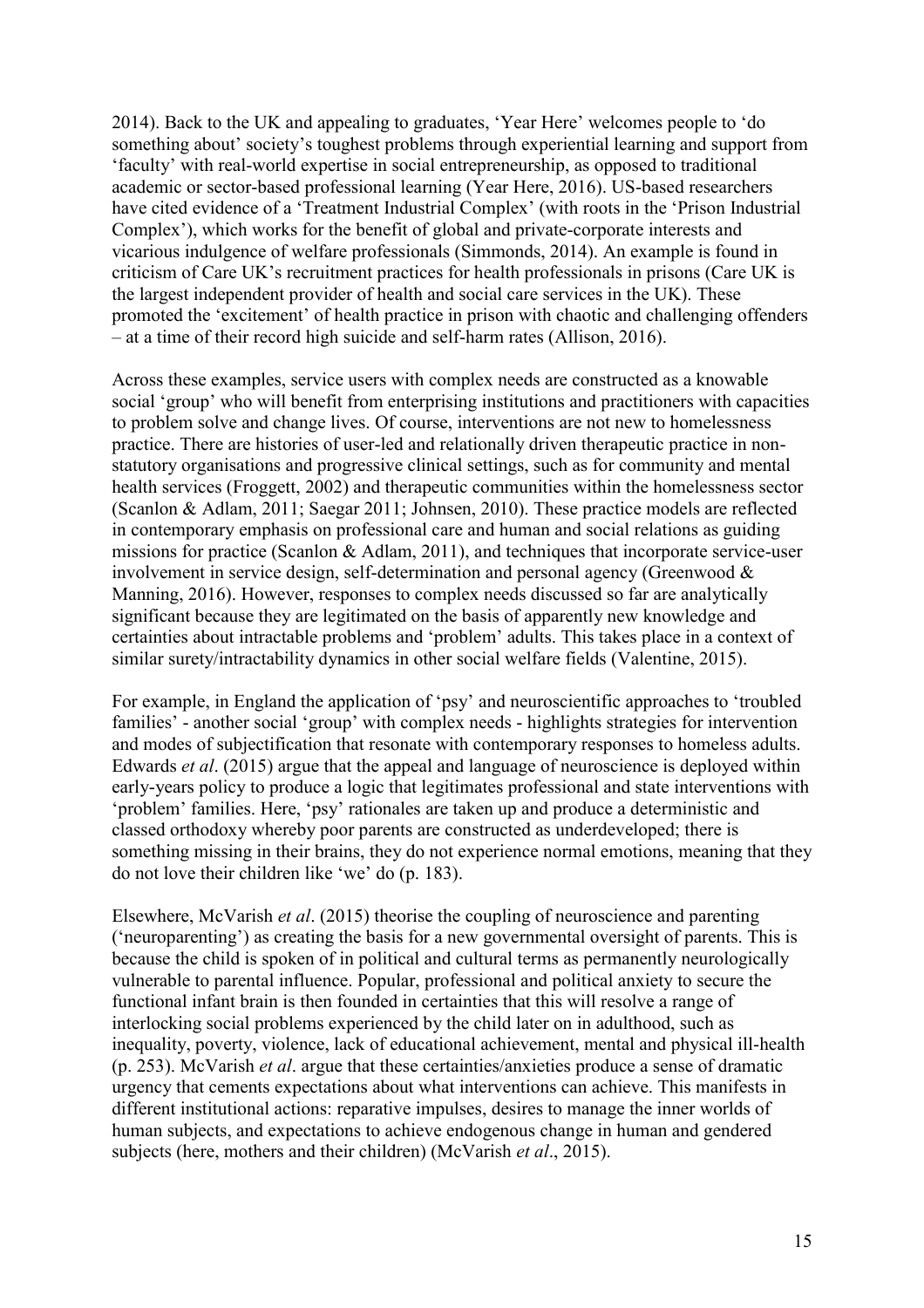Extending these arguments, human geographer and critical policy theorist Jessica Pykett (2013) has developed the concept 'neuroliberalism' to describe trends towards neuroscientific rationales and 'soft-paternalist', 'nudge' cultures of intervention. These interventions blend popular psychology, affect and behavioural economics to construct the human subject as irrational. This construction produces governing practices that cultivate particular emotional responses through the logic that irrational human subjects lack ability to make effective decisions for themselves. As for early-years interventions, this is supported by claims that the brain becomes 'set' from an early age - even though neuroscientific research in fact highlights that the brain is defined instead by its plasticity and capacity for change (Johnstone *et al*., 2018; Pykett, 2013). Taken together, the human subject is reimagined in neurobiological and deterministic terms, with decision making and character traits confined to proto-biological categories and bodily parts such as the 'anti-social' brain or the 'responsible' brain (p. 20) . Through this process, questions about the social and material conditions of social identity (e.g., gender, class) are stripped from discussion (Pykett, 2012). For Pykett, this represents maintenance of the classic rational liberal subject, and continuities in neoliberal governance.

Returning to the focus of the present article, there is not yet explicit talk about the 'complex needs' brain regarding homeless adults. Despite claims about the effects of formative trauma, social and material conditions are still embedded into debates. For example, social deprivation is understood as a feature of complex needs, and models like Housing First prioritise bricks and mortar housing. However, institutional responses to complex needs project optimistic desires to create personal change in homeless people's' lives in ways that displace focus on the realities of that practice in an everyday, institutional sense.

## *Institutional realities & homelessness practice*

That some homelessness organisations are growing, becoming slicker and more integrated and responsive in their structure and operations<sup>6</sup> in the name of complex needs (Scullion *et al*., 2013; Mason *et al*. 2018) is interesting given the sector's institutional variation and its historically 'Cinderella' status, as compared to mainstream welfare sectors. While recognising the continued popular and political undermining and de-professionalisation of social welfare sectors like social work and mental health for example, in homelessness practice there has never been an overarching professional certification, qualification or experiences that mediate access to employment in the myriad roles and differently organized and sized providers that operate with diverse missions and ethos (see Cloke *et al*., 2010). Although social work now contains a range of positions that require varying degrees of training and professional expertise, and global third sector players are seeking to take 'market share' as social work providers (Jones, 2014), there is still not the mix of providers (charities, faith-based, voluntary sector, community sector, statutory, private), and variation in employee skills and experiences, which are characteristic of the homelessness sector.

Contemporary financial cuts to social welfare have arguably intensified variation across homelessness organisations and their capacities to respond effectively to complex needs (Buckingham, 2013; Scullion *et al*., 2014). After a decade-long injection of statutory funding into supported housing especially, there is evidence of increased employment of lower paid

<sup>&</sup>lt;sup>6</sup> These developments are not without dispute. For industrial relations see Spurr, 2014b; for challenging relations between regional organisations and within non-profit sectors see Barclay, 2016, p. 25.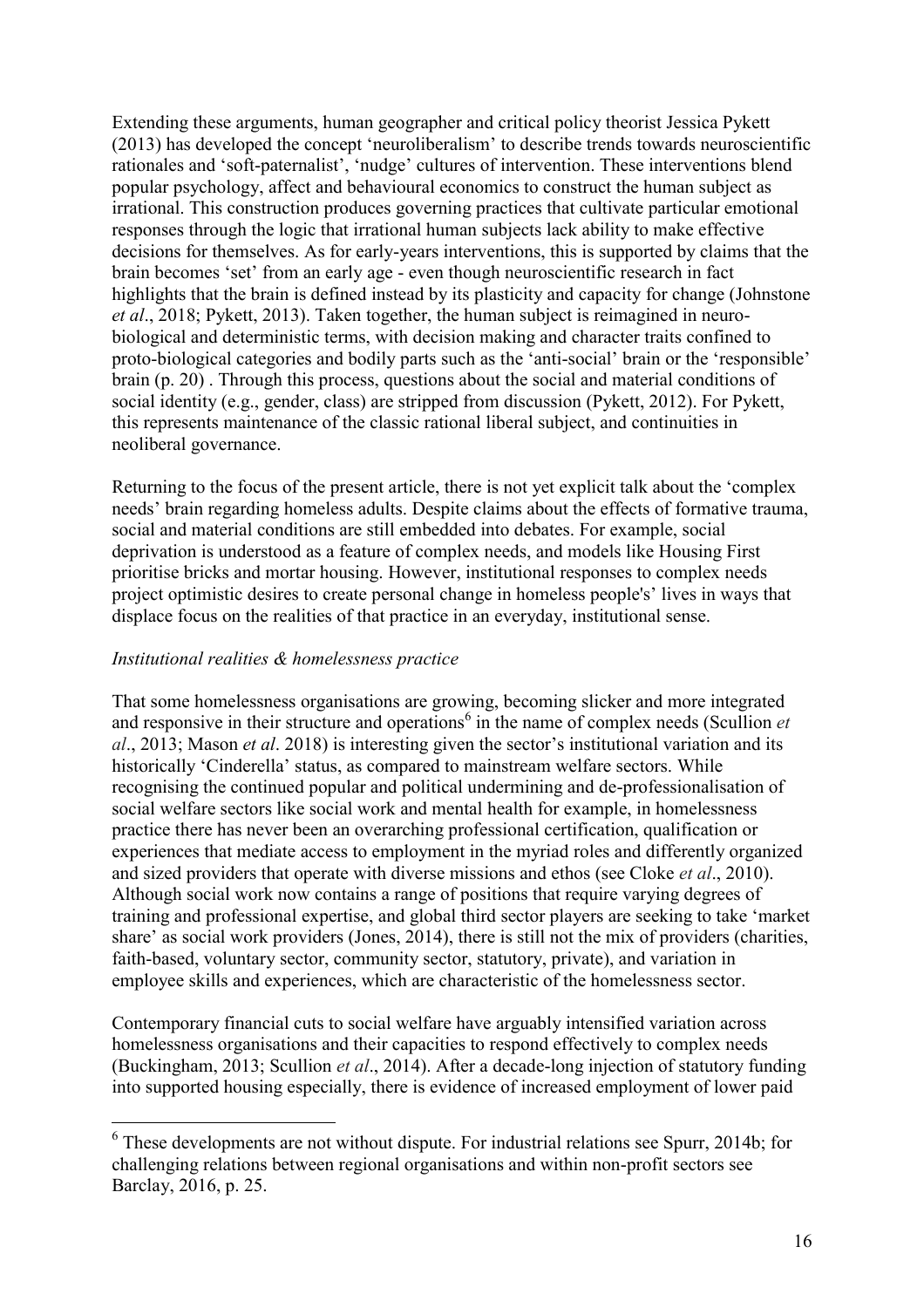staff and return to reliance on unpaid volunteers (Homeless Link, 2013). Back in 2014, industry publication *Inside Housing* reported that more than half of local authorities scrapped the Quality Assessment Framework  $(QAF<sup>7</sup>)$  that governed housing support organisations in receipt of statutory funding, because cuts restricted authorities' abilities to carry out assessments of agency settings. There is evidence of tensions at the local level due to competition for scarce resources (Milbourne, 2011; Bode, 2006). As well as historically difficult relations across voluntary sector providers and statutory services because of disagreement about who is to take responsibility for a homeless adult with complex needs (Adamson *et al*., 2015), there is evidence of tensions between voluntary sector homelessness organisations as some thrive while others struggle to survive the present austere fiscal climate (Scullion *et al*., 2014, Adamson *et al*., 2015).

In light of the occupational position that the homelessness sector takes up, and in the context of financial cuts, developments around complex needs and enthusiasm for interventions can be read as evidence of a professionalizing sector (Crane *et al*., 2006), demanding recognition for its evolved activities in, and contributions to, changing welfare systems in a recent history of financialisation and then swingeing cutbacks. The intensification of responses to adults with complex needs can be understood as struggles for professional legitimacy (Baines, 2004) coupled with the confidence of a formerly under-resourced and under-professionalised sector to now stake its claim and status within a broader field of providers responding to multidimensional and interconnected social need, in a politically motivated austere climate (Roche, 2004).

Responses to complex needs can be read as type of push-back to the excesses of neoliberal governance found in agency-settings commissioned to deliver services to homeless adults with complex needs. Relational and integrated interventions reflect refusals to compartmentalise service users and their needs into chunks of depersonalized activities, tasks and outcomes. Those sorts of approaches are associated with commissioned provision, which are argued to break support practice down into 'assembly line' conceptions of support with segmented, simplified and deskilling tasks, which have alienating effects for both practitioners and the users of services (Baines and van den Broek, 2017, p. 132, Author, A). Relatedly, advocating for interventions that do not insist upon recovery prior, or as central, to the receipt of goods and services, can be understood as a sector insisting on more inclusive and deliberative techniques that respond practically and less moralistically to the demands of homeless adults with complex needs (Cornes *et al*., 2013; Maciver *et al*., 2016; Midgley, 2016).

Taken together, assertions about the complexity of interventions in responses to complex needs therefore have a unifying and cohering effect for homelessness services, which belies their historical and contemporary heterogeneity with regards to resourcing, mission and aims (Roche, 2004). For example, Renedo's (2013) empirical research with voluntary sector homelessness practitioners observes the construction of service users in contradictory terms, with clients described as both equal partner and participatory voice, as well as alienated from society. The author regards this as evidence of attempts to assert the intricacy of practitioners' job (e.g. clients' chaotic life cycles) and to protect their community identity as

 $\overline{a}$ 

 $7$  The QAF was the only nationally recognised form of regulation of hostels and sheltered housing. It was set up in 2003 to regulate providers that receive Supporting People funding on the basis of annual performance measures like health and safety, security, and protection from abuse and empowerment (Spurr, 2014a).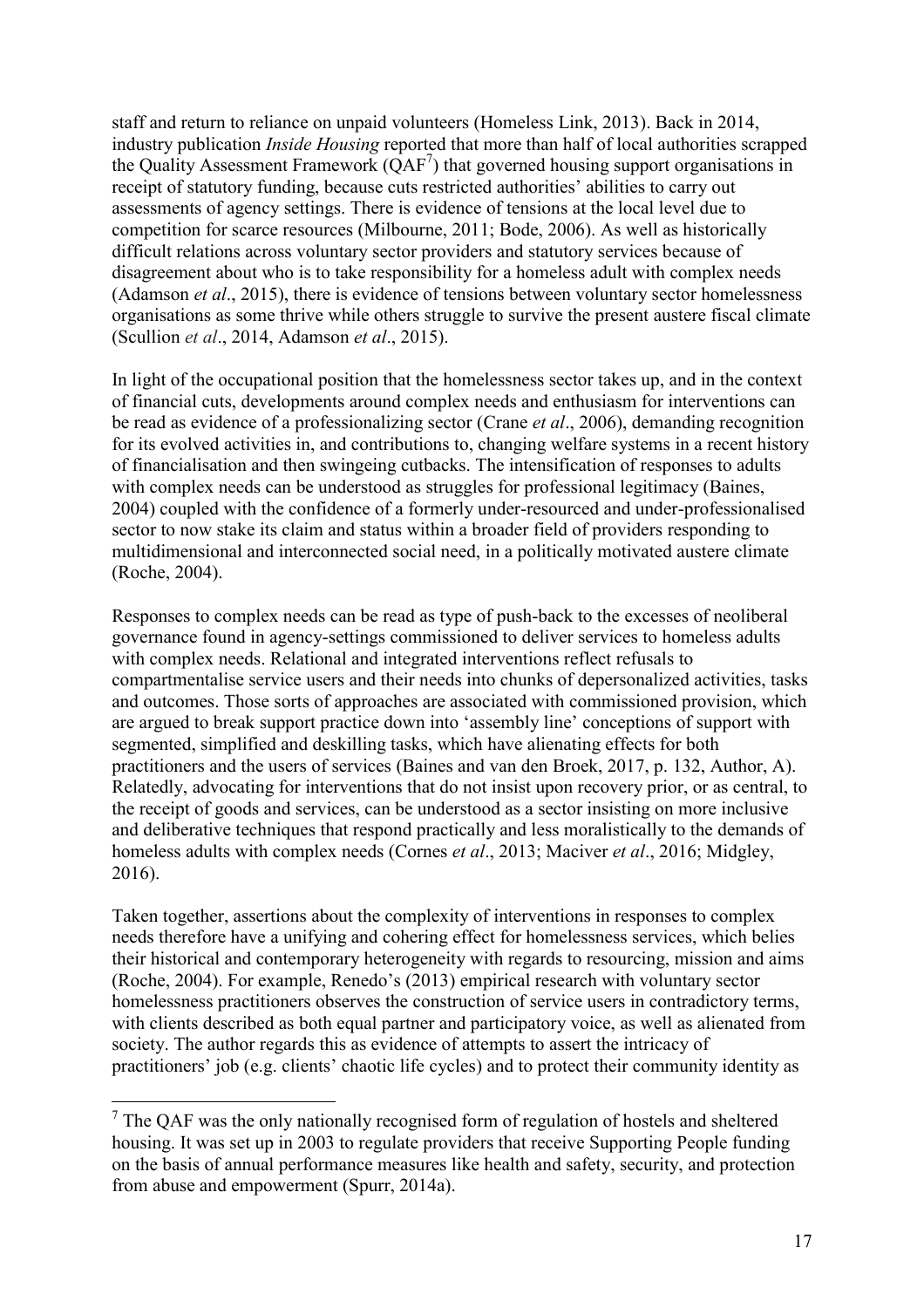a group of professionals who play a key role in tackling the complexities of homelessness (p. 227).

Elsewhere, Ackroyd *et al*., (2007) note that neoliberal governance (e.g., modernised structures and decision-making systems) has been most successfully applied in the housing sector, with practitioners engaging positively with change as compared to colleagues in social work and medical health fields; sectors understood as professionalised with greater capacities to resist 'top-down' demands. This is because the historical under-resourcing of the sector (here, third sector Housing Associations) generates opportunistic orientations such that organisations evolve and achieve collective advancement via partnership and alliance building and exploration of new territories of activity (Ackroyd *et al*., 2007, p. 22). The authors are rather uncritical in approach, celebrating the openness of the housing sector to languages and practices of customer focus, continuous improvement, competition and performance measurement, as compared to the apparent intransigence of social work and medical health.

Overall, the enterprising drive to develop interventions with subjects who are constructed as biologically and socially frail and fallible deserves further consideration. The coupling of modernising impulses under neoliberal governance, and intense desires for interventions with 'problem people', remains under-explored in the context of homelessness institutions with explicit care and support missions.

# **Conclusion**

This article has offered a review of conceptions of and responses to complex needs in England. It has been preoccupied with actors, practices and entities associated with seats of state and institutional power, and their responses to complex needs. It has tracked popular and contemporary models of intervention, thought about complex needs as a travelling and affective concept distinctive to the global Western North, and linked this to institutional and international developments in different locations. Interventions are theorised as consistent with developments across different welfare and intellectual fields around a backlash to traditional and mainstream approaches to diagnosis and treatment, alongside biopolitical and disciplining orientations. The institutional and policy climate surrounding homelessness organisations are also addressed. Desires and reparative impulses to respond well to adults with complex needs are connected to contemporary welfare mixes, struggles for professional legitimacy and status claims by a traditionally under-resourced and under-recognised sector. In this climate, intensification in activities around complex needs, and the development of enterprising responses, can be read as a contemporary iteration of modernising social welfare services and processes of neoliberalisation.

Indeed, in a climate of modern political cuts and competition for scarce resources, enthusiastic engagement with complex needs may represent a form of 'push-back' as organisations reinvent themselves and adapt in terms of structure and purpose to survive and thrive in contemporary marketised welfare regimes, resulting in the latest iteration of 'disorganised welfare mixes' with emphasis on opportunistic and innovative positions, as organisations enter states of 'permanent creativity' (Bode, 2006, p. 354). In this context, reparative impulses traditionally associated with voluntary sector homelessness practice, meaning, a strong sense of emotional commitment, rooted towards the issues or people that organisations work with (Hoggett, 2006) becomes enmeshed with a powerful cultural, policy and institutional climate, which is reflective of unequal social orders and power relations. For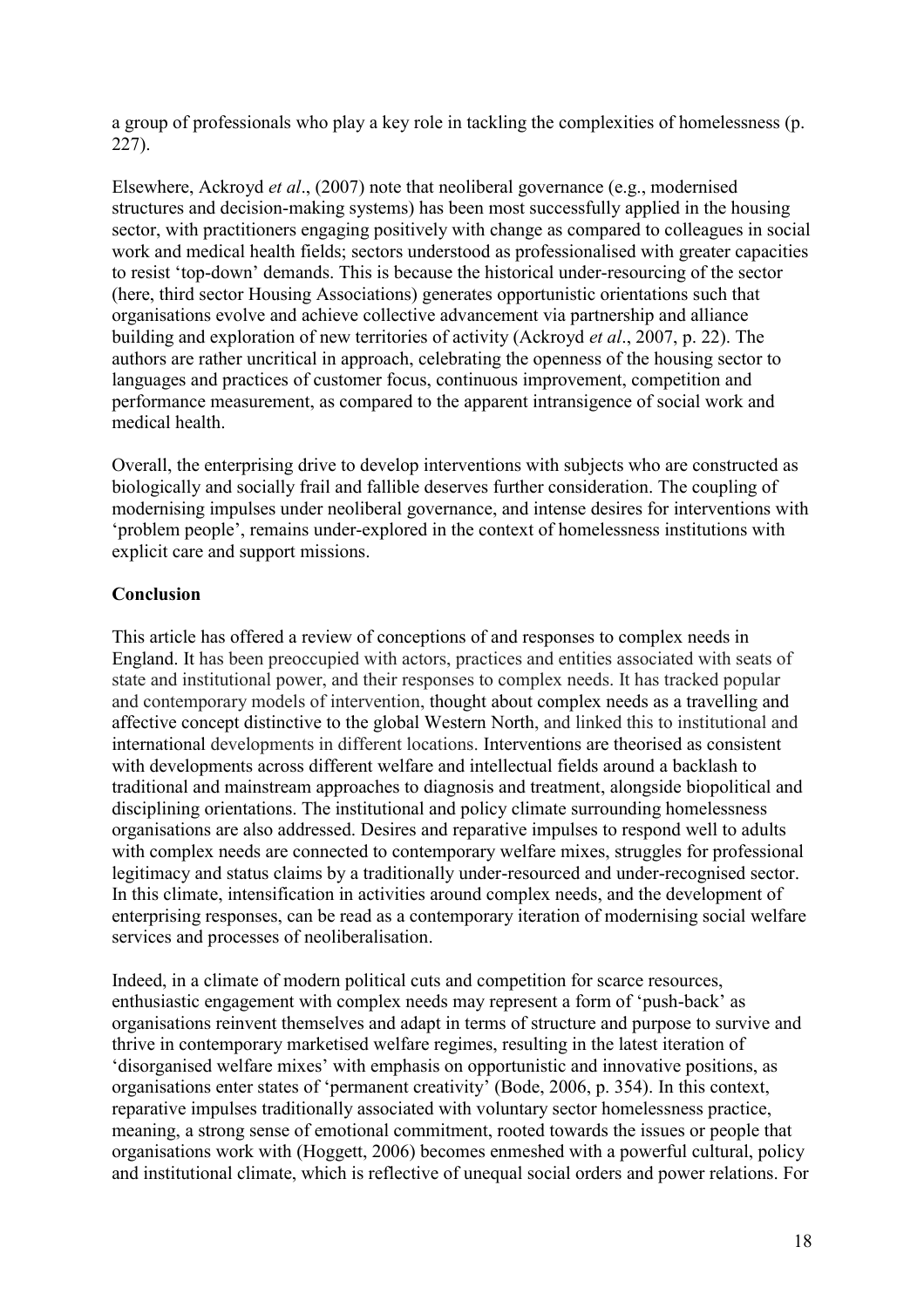example, psychosocial and group relations theorists Scanlon and Adlam (2008; 2011) describe a type of cultural and sympathetic hand-wringing about service users with complex needs who, despite their multiple problems, refuse to be included (i.e., are unresponsive to institutional help and assistance). This situation results in both their entrenched problematization ('*why* won't they be helped') and the development of more elaborate, expansive and regulatory forms of intervention in order that they be 're-membered'. To take this analysis forward, this article concludes with four questions, which this review has been unable to unpick in a fulsome way because of their need for empirical exploration.

First, how far do desires for human and social change, which appear on the surface to engage with realities of complex needs and intractable social problems, also do the work of smoothing over realities of substantive variation in 'what it takes' to do the job, to engage and respond to complex needs? What do models that embrace complexity delimit and restrict as well as enable for practitioners in their day-to-day thinking about social problems, human experiences and support practice? Second, how are practices of diagnosis and treatment (re)constituted over time (Jutel & Nettleton, 2011)? For example, what kind of spatial and temporal orderings take place between the relational, social, psychological and emotional in contemporary therapeutic practices in homelessness and housing support settings (Harrison, 2012)? Third, what kind of human intimacies and spatial proximities are imagined and played out in the relations between different subjects-objects that make up the everyday governance and enactment of interventions with complex needs? Examples of these subjects-objects include local authorities, institutions, commissioners, organisations, practitioners, service users, social media, systems and technologies (CHAIN, 2017). Fourth, how are institutional memories and knowledges positioned when they represent evidence of past failings of what it means to support? For example, how do developments in homelessness and housing support fields connect to evidence of an appetite for thinking about complex needs as they relate to apparently 'alternative' institutional structures within the UK and beyond. These questions represent future considerations of new markets of vulnerability.

#### **References**

Author. (A)

Author. (B)

Ackroyd, S., Kirkpatrick, I. & Walker, R. M., (2007) Public Management Reform in the UK and its Consequences for Professional Organization: A Comparative Analysis, *Public Administration*, 85(1), pp. 9–26.

Adamson, J., Lamb, H., Moreton, R., Robinson, S., & Howe, P. (2015) *Fulfilling Lives: Supporting people with multiple needs, Evaluation Report: Year 1,* Leicester: Big Lottery Fund/CFE.

Ahmed, S. (2004), The Cultural Politics of Emotion, (Routledge: New York).

Albrow, M. (1992) Sine Ira et Studio - or Do Organizations Have Feelings? *Organization Studies*, 13(3), pp. 313-329.

Allison, E. (2016) Care firm criticised for promoting 'exciting' prison self-harm incidents, August 30.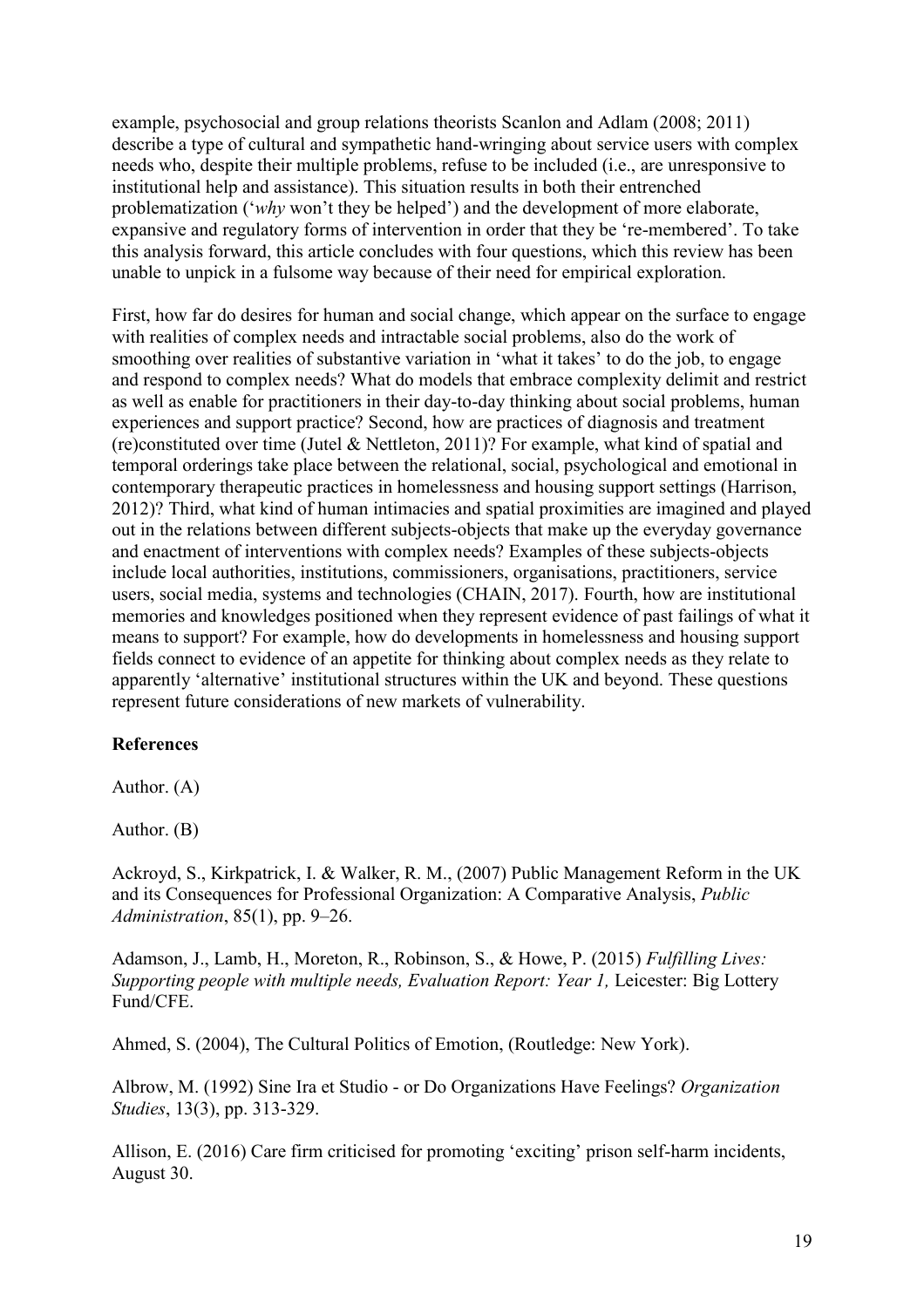Baines, D. (2004) Pro-Market, Non-Market: The Dual Nature of Organizational Change in Social Services Delivery, *Critical Social Policy*, 24(1), pp. 5-29.

Baines, D. & van den Broek, D. (2017) Coercive Care: Control and Coercion in the Restructured Care Workplace, *The British Journal of Social Work*, 47(1), pp. 125–142.

Barclay, J. (2016) Changing systems, changing lives A brief review of the Making Every Adult Matter Coalition, London: MEAM.

Batty, E. & Reeve, K. (2011) *[The Hidden truth about Homelessness: experiences of single](http://www.shu.ac.uk/research/cresr/sites/shu.ac.uk/files/hidden-truth-homelessness.pdf)  [homelessness in England.](http://www.shu.ac.uk/research/cresr/sites/shu.ac.uk/files/hidden-truth-homelessness.pdf)* London: Crisis.

Bode, I. (2006) Disorganized welfare mixes: voluntary agencies and new governance regimes in Western Europe, *Journal of European Social Policy*, 16(4), pp. 346-359.

Bramley, G., Fitzpatrick, S., Edwards, J., Ford, D., Johnsen, S., Sosenko, F. & Watkins, D. (2015) *Hard Edges: Mapping Severe and Multiple Disadvantage*. London: LankellyChase Foundation.

Brown, K., Ecclestone, K. & Emmel, N. (2017) The Many Faces of Vulnerability, *Social Policy and Society*, 16(3), pp. 497-510.

Buckingham, H. (2009) Competition and contracts in the voluntary sector: exploring the implications for homelessness service providers in Southampton, *Policy and Politics*, 37(2), 235-254.

Buckingham, H. (2012) *Capturing Diversity: A Typology of Third Sector Organisations'*  Responses to Contracting Based on Empirical Evidence from Homelessness Services, *Journal of Social Policy*, 41(3), pp. 569-589. xxx

Burghardt, M. (2013) Common frailty, constructed oppression: tensions and debates on the subject of vulnerability, *Disability & Society* 28(4), pp. 556-568.

de la Cadena, M. & Lien, M. E. (eds) Generative interfaces, multiple locations, *Hau: Journal of Ethnographic Theory*, 5(1), pp. 437–475.

Casey, R., Goudie, R. & Reeve, K. (2008) Homeless women in public spaces: Strategies of resistance, *Housing Studies*, 23(6), pp. 899–916.

CHAIN (2017) *Combined Homelessness and Information Network*, Available at: http://www.mungos.org/chain (Accessed: 6 January 2017).

Change Please (2017) *Fighting homelessness One coffee at a time*, Available at: http://www.changeplease.org/about-page/ (Accessed: 6 January 2017).

City of Westminster (2017) Rough Sleeping Strategy 2017-2022, [https://www.westminster.gov.uk/sites/default/files/rough\\_sleeping\\_strategy.pdf](https://www.westminster.gov.uk/sites/default/files/rough_sleeping_strategy.pdf) (Accessed: 7th September, 2018)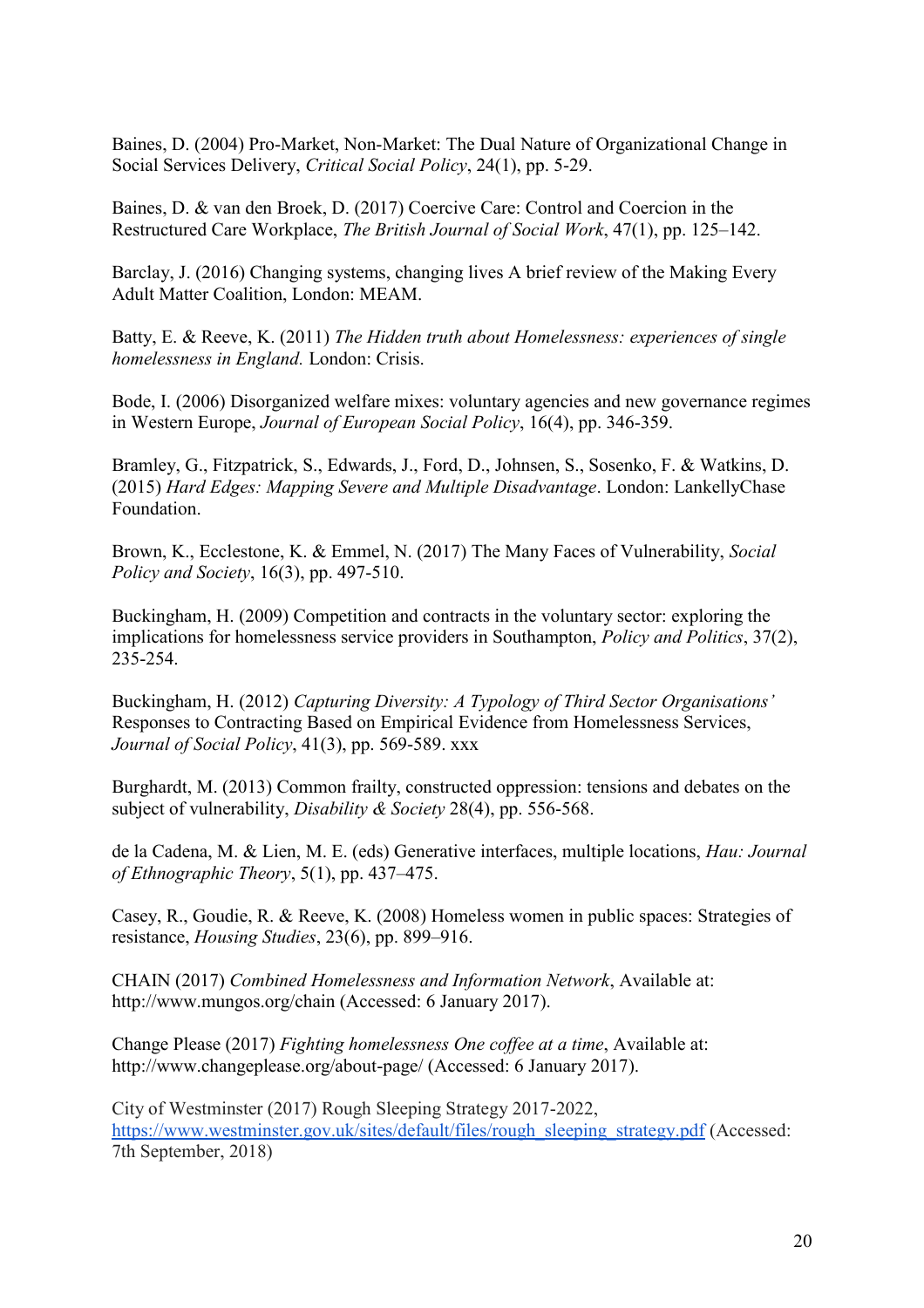Clarke, J. and Newman, J. (1997) The managerial state: Power, politics and ideology in the remaking of social welfare (London: SAGE Publications).

Clarke, J., and Newman, J. (2012) The alchemy of austerity, *Critical Social Policy*, 32(3), 299-319.

Clarke, J., Gewirtz, S. & McLaughlin, E. (eds.) (2000), New Managerialism, New Welfare? (London: Sage).

Clarke, J., Bainton, D., Lendvai, N. and Stubbs, P. (2015), Making Policy Move: Politics of Translation and Assemblage (Policy Press, Bristol).

Clink (2016) *Reducing Reoffending, aiding rehabilitation*. Available at: http://theclinkcharity.org/ (Accessed: 8 December 2016)

Cloke P., May J. & Johnsen S. (2010) *Swept Up Lives? Re-Envisioning the Homeless City* (Wiley-Blackwell, Oxford).

Cockersell, P. (2011) More for less? Using PIEs and recovery to improve efficiency in supported housing, *Housing, Care and Support*, 14(2) pp. 45-50.

Cockersell, P. (2016) PIEs five years on, *Mental Health and Social Inclusion*, 20(4), pp. 221- 230.

Collier, S.J, and A. Ong. (2005) Global Assemblages, Anthropological Problems. In *Global Assemblages: Technology, Politics, and Ethics as Anthropological Problems*, edited by S. J. Collier and A. Ong (Malden: Blackwell).

Cornes, M., Joly, L, Manthorpe, J., O'Halloran, S., & Smythe, R. (2011) Working Together to Address Multiple Exclusion Homelessness, *Social Policy & Society*, 10(4), pp. 513-522.

Cornes, M., Manthorpe, J., Joly, L. & O'Halloran, S. (2013) Reconciling recovery, personalisation and Housing First: Integrating practice and outcome in the field of multiple exclusion homelessness, *Health & Social Care in the Community*, 22(2), pp. 134–143.

Cornes, M., Mathie, H., Whiteford, M., Manthorpe, J. & Clark, M. (2014) The care act 2014, personalisation and the new eligibility regulations: Implications for homeless people, *Research, Policy and Planning*, 31(3), pp. 211–223.

Corporate Watch (2017) *The Round-Up: rough sleeper immigration raids and charity collaboration*, [https://docs.google.com/document/d/1J4AoM5mK6V5HUiMAXi\\_Yycg36As43DWMaRQL](https://docs.google.com/document/d/1J4AoM5mK6V5HUiMAXi_Yycg36As43DWMaRQL6sv5TMM/edit) [6sv5TMM/edit#](https://docs.google.com/document/d/1J4AoM5mK6V5HUiMAXi_Yycg36As43DWMaRQL6sv5TMM/edit) [accessed 12th September 2018]

Crane, M., Warnes, A.M. & Fu, R. (2006) Developing homelessness prevention practice: Combining research evidence and professional knowledge, *Health and Social Care in the Community*, 14(2), pp. 156–166.

Crisis (2011) *Café from crisis London*, Available at: http://www.crisis.org.uk/pages/cafefromcrisisldn.html (Accessed: 8 December 2016)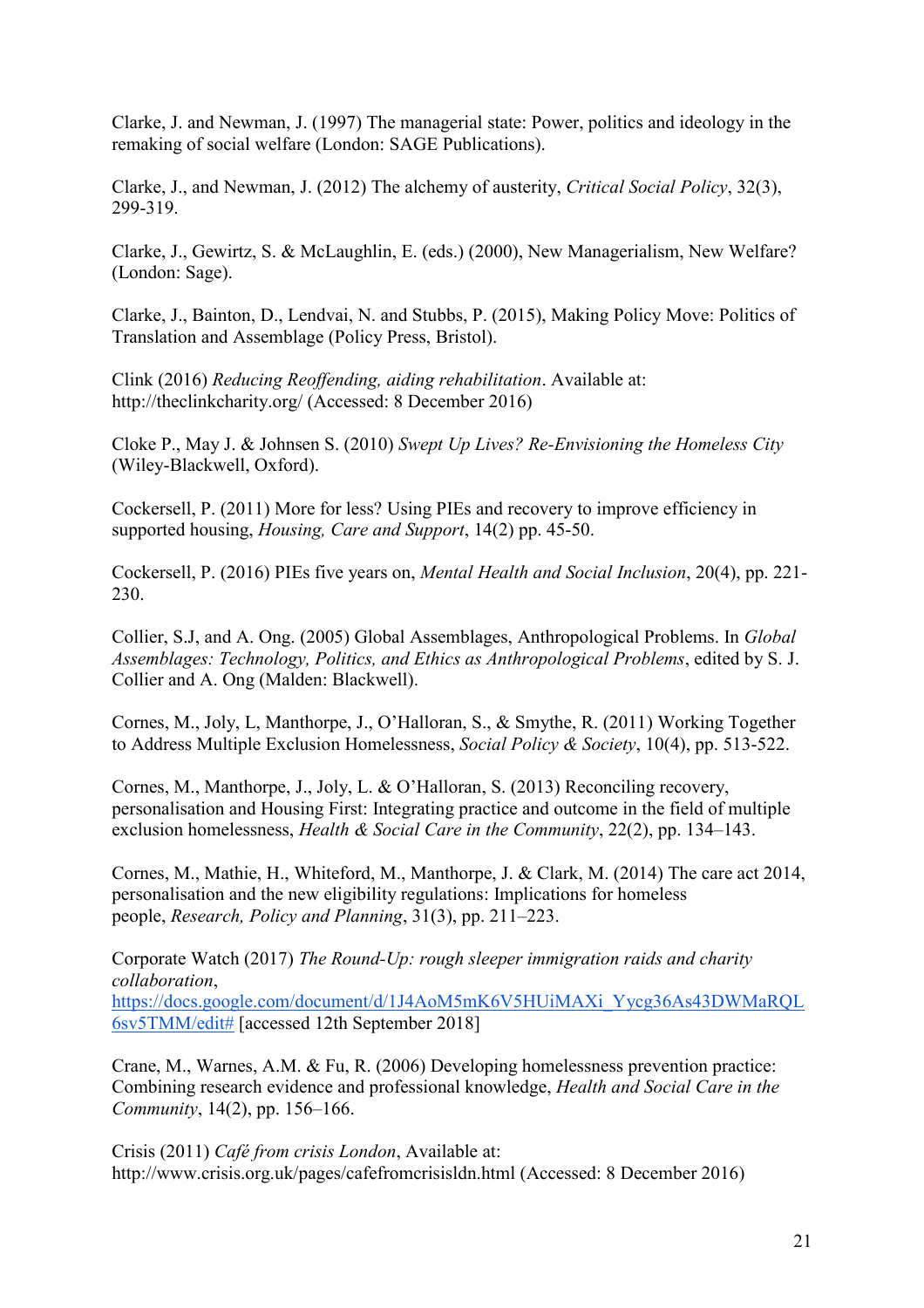Crisis (2014) '*Priority need' definitions, statutory homelessness*. Available at: http://www.crisis.org.uk/pages/priority-need-definitions.html (Accessed: 8 December 2016).

Crisis (2016a) *Rough sleeping* Available at: http://www.crisis.org.uk/pages/roughsleeping.html (Accessed: 3 January 2017)

Crisis (2016b) *The homelessness legislation: An independent review of the legal duties owed to homeless people*, London, Crisis.

Czischke, D., Gruis, V., & Mullins, D. (2012) Conceptualising Social Enterprise in Housing Organisations, *Housing Studies*, 27(4), pp. 418-437.

Department of Health (2014) *Care and Support Statutory Guidance*, London: Department of Health.

Desjarlais, R. (1997) Shelter Blues: Sanity and Selfhood among the Homeless. University of Pennsylvania Press.

Durnova, A. (2013) Governing Through Intimacy: Explaining Care Policies Through "Sharing A Meaning", *Critical Social Policy*, 33(3), pp. 494-513.

Dwyer, P., Bowpitt, G., Sundin, E. & Weinstein, M. (2014) Rights, responsibilities and refusals: Homelessness policy and the exclusion of single homeless people with complex needs, *Critical Social Policy*, 35(1), pp. 3–23.

Ecclestone, K. (2017) Behaviour change policy agendas for 'vulnerable' subjectivities: the dangers of therapeutic governance and its new entrepreneurs, *Journal of Education Policy*, 32(1), pp. 48-62.

Edwards, R., Gillies, V. & Horsley, N. (2015) Brain science and early years policy: Hopeful ethos or 'cruel optimism'? *Critical Social Policy*, 35(2), pp. 167-187.

Eikenberry, A. (2009) Refusing the Market: A Democratic Discourse for Voluntary and Nonprofit Organizations. *Nonprofit and Voluntary Sector Quarterly*, 38(4), pp. 582-596.

Eikenberry, A. And Kluver, J. (2004) The Marketization Of The Nonprofit Sector: Civil Society At Risk? *Public Administration Review*, 64(2), pp. 132-140.

Evans, B., Richmond, T. & Shields, J. (2005) Structuring Neoliberal Governance: The Nonprofit Sector, Emerging New Modes of Control and the Marketisation of Service Delivery, *Policy and Society*, 24(1), pp. 73-97

Fineman, S. (2005). Appreciating emotion at work: Paradigm tensions, *International Journal of Work, Organisation and Emotion*, 1(1), pp. 4-19.

Fitzpatrick, S. (2005) Explaining homelessness: A critical realist perspective, *Housing, Theory and Society*, 22(1), pp. 1–17.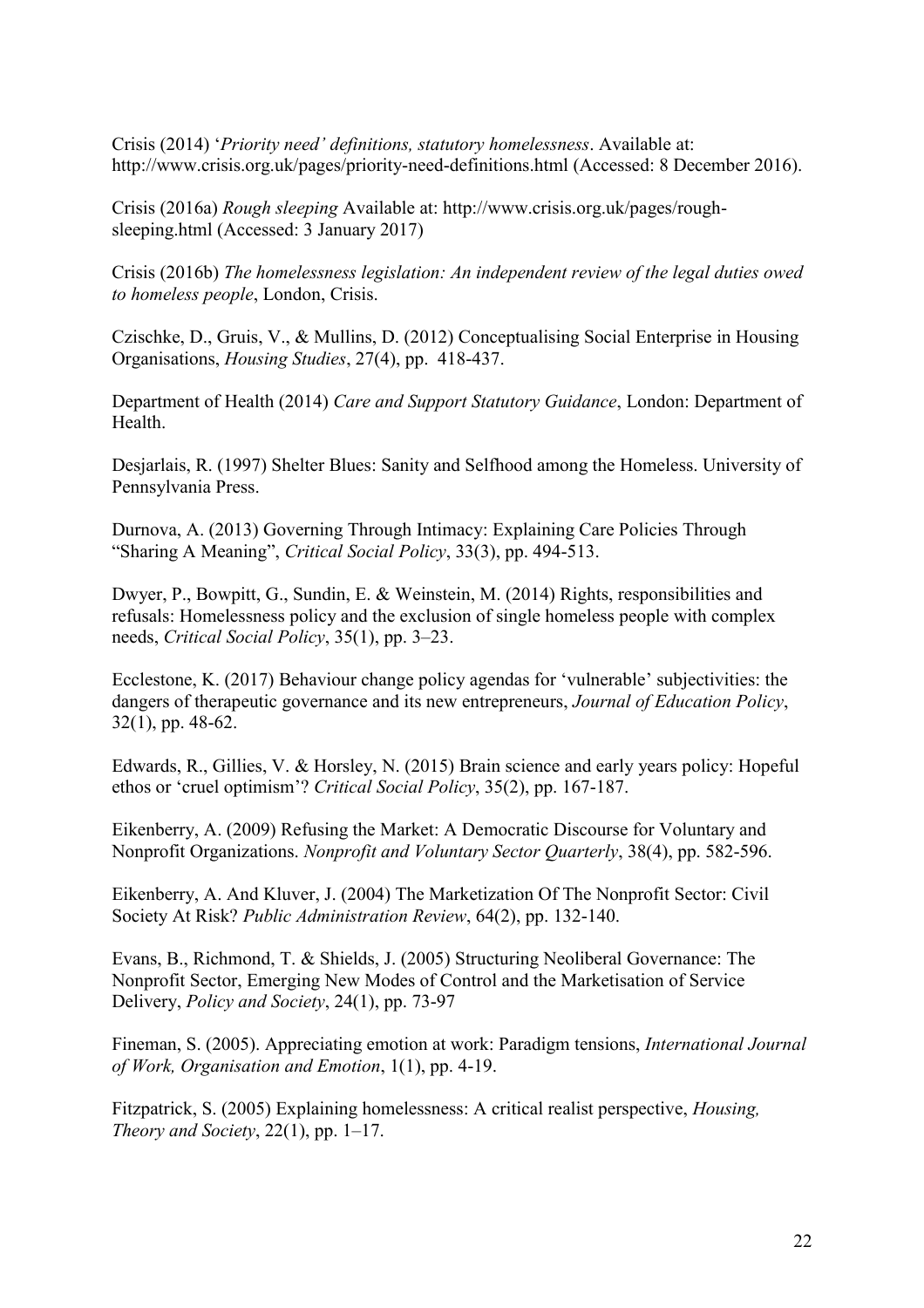Fitzpatrick, S., Johnsen, S. & Bramley, G. (2012) Multiple exclusion homelessness amongst migrants in the UK, *European Journal of Homelessness*, 6(1), pp. 31-58.

Fitzpatrick, S., Johnsen, S. & White, M. (2011) Multiple exclusion homelessness in the UK: Key patterns and intersections, *Social Policy & Society*, 10(4), pp. 501–512.

Fitzpatrick, S., Pawson, H., Bramley, G., Wilcox, S., & Watts, B. (2017) *The homelessness monitor: England 2017*, London: Crisis.

Fitzpatrick, S. & Pleace, N. (2012) The statutory homelessness system in England: A fair and effective rights-based model?, *Housing Studies*, 27(2), pp. 232–251.

Froggett, L. (2002) *Love, hate and welfare: Psychosocial approaches to policy and practice* (Bristol: Policy Press).

Garrett, P. M. (online first) Wired: Early intervention and the "neuromolecular gaze". *British Journal Of Social Work*

Gaetz, S., Dej, E., Richter, T., & Redman, M. *(2016) The State of Homelessness in Canada 2016.* Toronto: Canadian Observatory on Homelessness Press.

Greenwood, R. & Manning, R. (2016) Mastery matters: Consumer choice, psychiatric symptoms and problematic substance use among adults with histories of homelessness, *Health & Social Care in the Community*, 25(3), pp. 1050-1060

Haigh, R., Harrison, T., Johnson, R., Paget, S. & Williams, S. (2012) Psychologically informed environments and the "Enabling Environments" initiative, *Housing, Care & Support*, 15(01), pp. 34-42.

Harrison, T. (2012), PIEs, SPIEs, and Homo SAPIENS: a response from social psychiatry and social therapy, *Housing, Care & Support*, 15(2), pp. 83-85.

Hoggett, P. (2001). Agency, Rationality and Social Policy. *Journal of Social Policy,* 30(1), pp. 37-56.

Hoggett, P. (2006), Conflict, ambivalence and the contested purpose of public organisations, *Human Relations*, 59(2) pp. 175-194.

Homeless Link (2018) Webinar and Podcast Catch-Up, https://www.homeless.org.uk/ourwork/resources/webinar-catchup. (Accessed  $26<sup>th</sup>$  February 2018)

Homeless Link, (2016a) *Statutory homelessness* Available at: http://www.homeless.org.uk/facts/homelessness-in-numbers/statutory-homelessness (Accessed: 3 January 2017).

Homeless Link, (2016b) *Rough sleeping*, Available at: http://www.crisis.org.uk/pages/roughsleeping.html (Accessed: 3 January 2017).

Homeless Link (2015a) *Homeless link care act draft regulations & guidance response*, London: Homeless Link.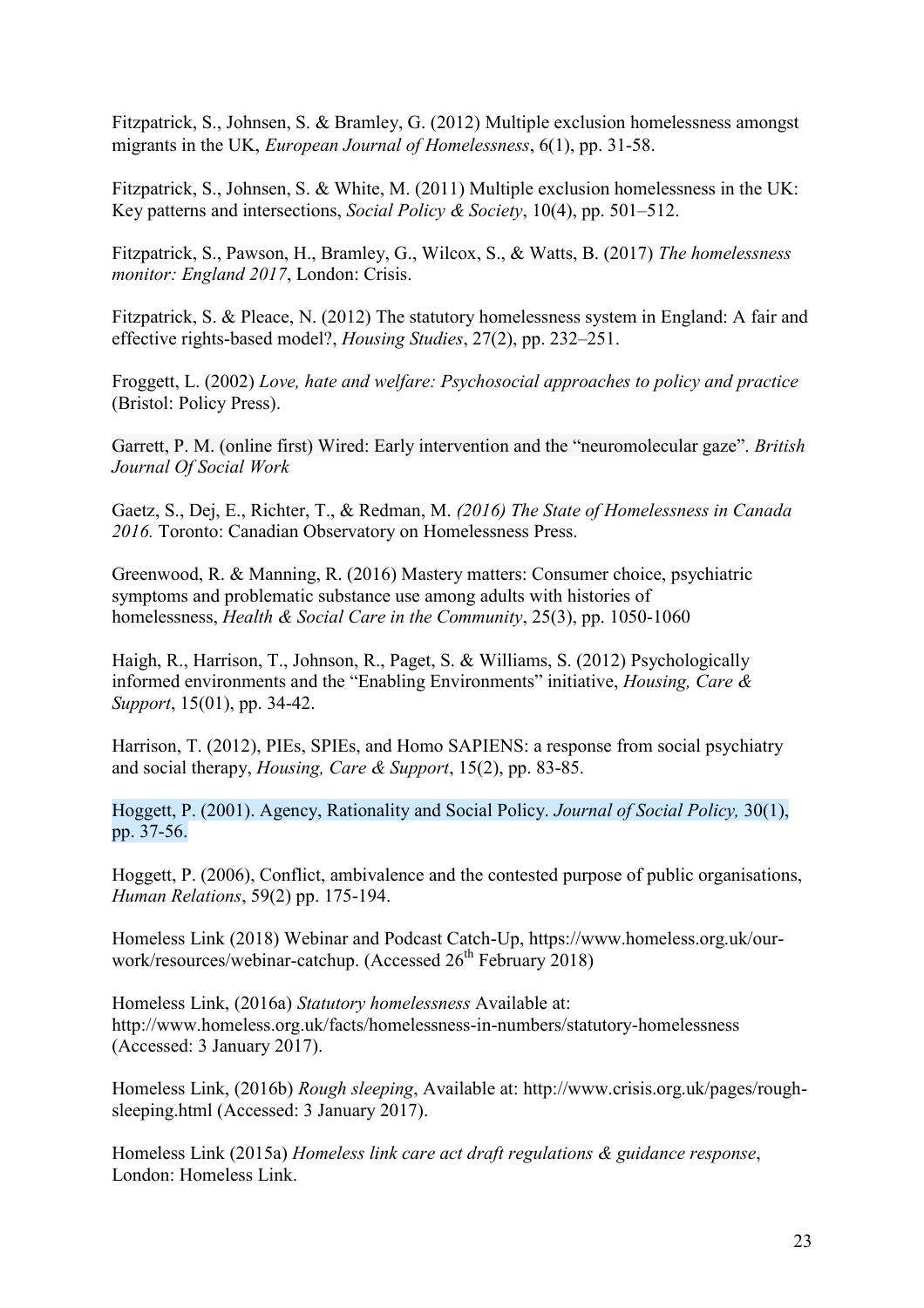Homeless Link (2015b) *Creating a Psychologically Informed Environment Implementation and Assessment*, [http://www.homeless.org.uk/sites/default/files/site](http://www.homeless.org.uk/sites/default/files/site-attachments/Creating%20a%20Psychologically%20Informed%20Environment%20-%202015.pdf)[attachments/Creating%20a%20Psychologically%20Informed%20Environment%20-](http://www.homeless.org.uk/sites/default/files/site-attachments/Creating%20a%20Psychologically%20Informed%20Environment%20-%202015.pdf) [%202015.pdf,](http://www.homeless.org.uk/sites/default/files/site-attachments/Creating%20a%20Psychologically%20Informed%20Environment%20-%202015.pdf) Accessed 21<sup>st</sup> December 2016

Homeless Link (2013) *Who is Supporting People Now? Experiences of local authority commissioning after Supporting People*, London: Homeless Link.

House of Commons (2016) *Homelessness Reduction Bill Explanatory Notes*, London: Parliamentary Stationary Office.

Hopper, E. K., Bassuk, E. L., & Olivet, J. (2010) Shelter from the Storm: Trauma-Informed Care in Homelessness Services Settings, *The Open Health Services and Policy Journal*, 3, pp. 80-100.

Hunter, S. (2015), Power, Politics and the Emotions: Impossible Governance? (Routledge: London).

Hunter, S. (2003), A critical analysis of approaches to the concept of social identity in social policy, *Critical Social Policy*, 23(3), pp. 322-344.

Hunter, C., Bretherton, J., Halliday, S., & Johnsen, S. (2016). Legal compliance in streetlevel bureaucracy: a study of UK housing officers. *Law and Policy*, 38(1), 81-95.

Johnsen, S. (2012) Homeless People: Ex-Service Personnel/Veterans in the United Kingdom in *International Encyclopedia of Housing and Home.* (eds.). Smith, S. J., Elsinga, M., Seow Eng, O., Fox O'Mahony, L. & Wachter, S. (Oxford: Elsevier), p. 86-89

Johnson, G. & Pleace, N. (2016) How do we measure success in homelessness services? Critically Assessing the rise of the outcomes star, *European Journal of Homelessness*, 10(1), pp. 31-51.

[Johnson, G.](http://researchbank.rmit.edu.au/list/author_id/1287276/) & [Chamberlain, C.](http://researchbank.rmit.edu.au/list/author_id/1255160/) (2008) Homelessness and substance abuse: Which comes first? *Australian Social Work*, 61(4), pp. 342-356.

Johnson, G (2012) Housing First 'Down Under: Revolution, realignment or rhetoric?', *European Journal of Homelessness*, 6(2), pp. 183-191.

[Johnsen, S.](https://pureapps2.hw.ac.uk/portal/en/persons/sarah-johnsen(9ec7d48f-283f-4940-90cf-b5efdd09b585).html) (2010) Residential communities for homeless people: how 'inclusive', how 'empowering'? A response to 'Routes out of poverty and isolation for older homeless people: possible models from Poland and the UK', *[European Journal of Homelessness,](https://pureapps2.hw.ac.uk/portal/en/journals/european-journal-of-homelessness(61be53f8-9140-4317-aad3-b77bb3c4c683).html)* 4, pp. 273- 280.

Johnsen, S. & Fitzpatrick, S. (2010) Revanchist Sanitisation or coercive care? The use of enforcement to combat begging, street drinking and rough sleeping in England, *Urban Studies*, 47(8), pp. 1703–1723.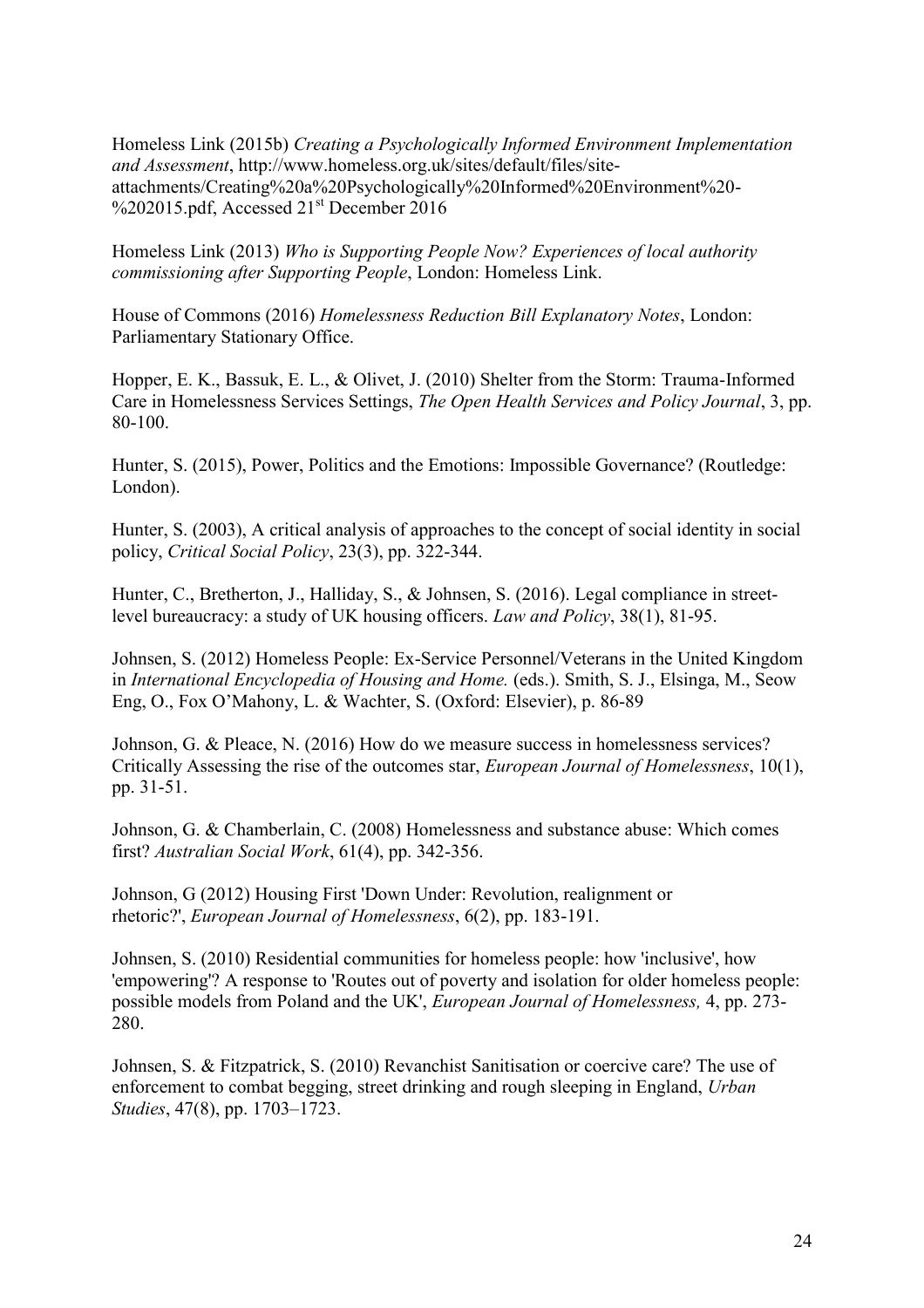Johnsen, S. & Teixeira, L. (2010) *Staircases, Elevators and Cycles of Change: 'Housing First' and other housing models for homeless people with complex support needs*. London: Crisis.

Johnson, R. (2013a) Do "complex needs" need "complex needs services"? (part I), *Mental Health and Social Inclusion*, 17(3), pp. 127-134.

Johnson, R. (2013b) Do "complex needs" need "complex needs services"? (part 2), *Mental Health and Social Inclusion*, 17(4), pp. 206–214.

Johnstone, L. & Boyle, M. with Cromby, J., Dillon, J., Harper, D., Kinderman, P., Longden, E., Pilgrim, D. & Read, J. (2018). The Power Threat Meaning Framework: Towards the identification of patterns in emotional distress, unusual experiences and troubled or troubling behaviour, as an alternative to functional psychiatric diagnosis. Leicester: British Psychological Society.

Jones, R. (2015) The end game: The marketisation and privatisation of children's social work and child protection, *Critical Social Policy*, 35(4), pp. 447–469.

Jupp, E., Pykett, J. and Smith, F. (2017). *Emotional States: sites and spaces of affective governance*. (London: Routledge).

Jutel, A. & Nettleton, S. (2011) Towards a sociology of diagnosis: reflections and opportunities. *Social Science and Medicine*, 73(6), 793–800.

Keats, H., Maguire, N., Johnson, R., & Cockersell, P. (2012). *Psychologically informed services for homeless people, A Good Practice Guide*, Southampton: University of Southampton.

Lea, T. (2008). Bleeding Hearts and Bureaucrats. (Sydney: University of New South Wales Press)

Leys, R. (1994). Traumatic cures: shell shock, Janet, and the question of memory, *Critical Inquiry*, 20(4), pp. 623-662.

Loveland, I. (2017). Changing the meaning of 'vulnerable' under the homelessness legislation? *Journal of Social Welfare and Family Law*, 39(3), pp. 298–315.

McDonagh, T. (2011) *Tackling homelessness and exclusion: Understanding complex lives*, York: Joseph Rowntree Foundation.

Macvarish, J., Lee, E. and Lowe, P. (2015) Neuroscience and family policy: What becomes of the parent?, *Critical Social Policy*, 35(2), pp. 248-269.

McVeigh, T. (2016) Growing crisis on UK streets as rough sleeper numbers soar. December 4

Macias Balda, M. (2016) Complex needs or simplistic approaches? Homelessness services and people with complex needs in Edinburgh, *Social Inclusion*, 4(4), pp. 28-38.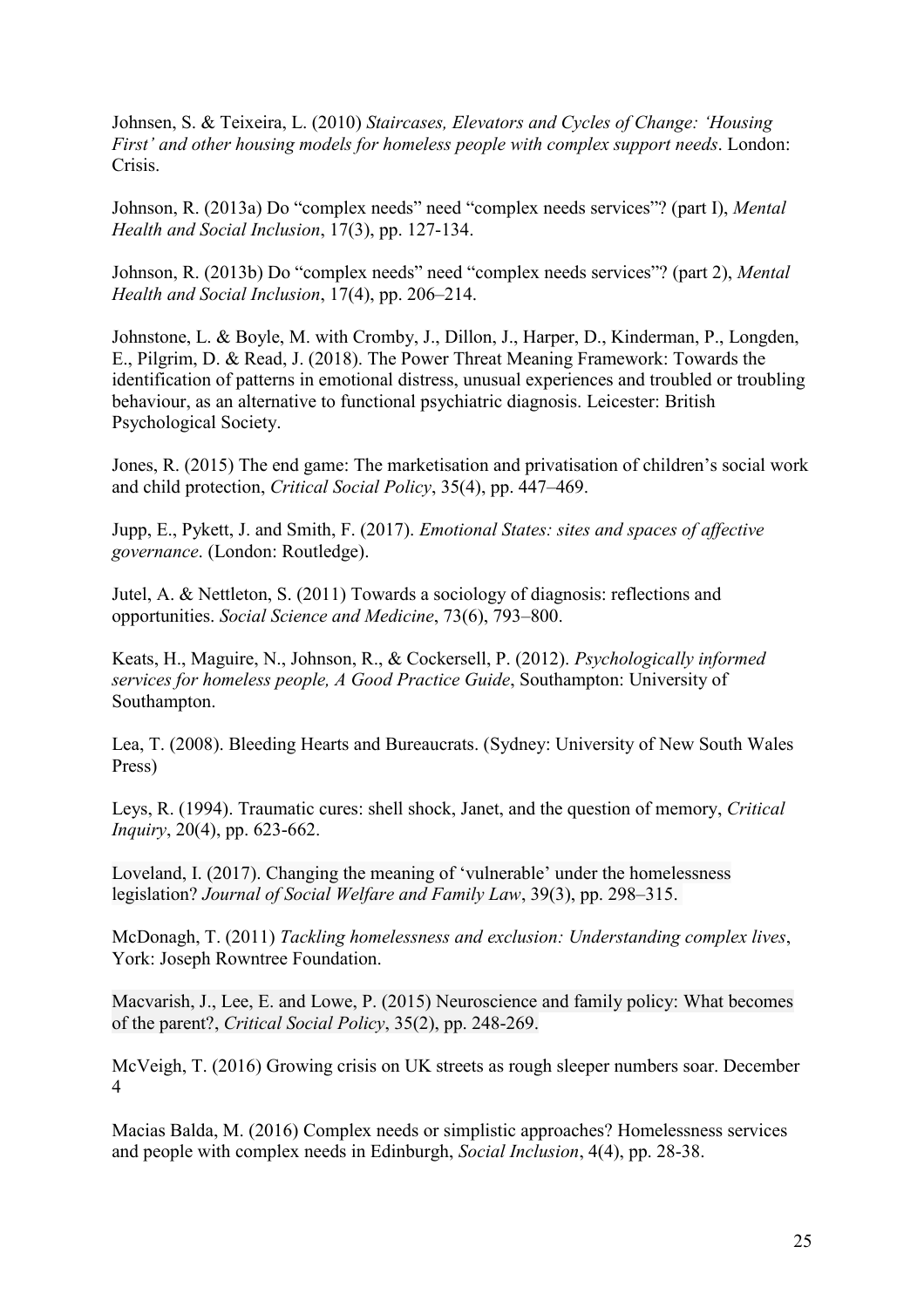Maciver, C., Snelling, C., Fleming, A. & Davies, B. (2016) *The Journey Home: Building a Solution to Unsupported Temporary Accommodation*, London: Institute for public policy research.

Manthorpe, J., Cornes, M., O'Halloran, S. & Joly, L. (2013) Multiple exclusion homelessness: The preventive role of social work, *British Journal of Social Work*, 45(2), pp. 587–599.

Mason, K. Cornes, M., Whiteford, M., Author, Ornelas, B, Meakin, A. (2018) Homeless People and Adult Social Care in England: exploring the challenges through researcherpractitioner partnership, *Research, Policy & Planning,* 33(1), pp. 3-14

Ministry of Housing, Communities & Local Government (2018) *The Rough Sleeping Strategy*, London, HMSO.

Dunne, G, A., Prendergast, S. & Telford, D. (2002) Young, gay, homeless and invisible: A growing population? *Culture, Health & Sexuality*, 4(1), pp. 103-115.

MEAM (2016) *MEAM impact report*, London: MEAM.

Midgley, J. (2016) Perspectives on responsibility in practice as revealed through food provisioning offers for rough sleepers, *Critical Social Policy*, 36(4), pp. 610-629

Milbourne L. (2009) Remodelling the third sector: advancing collaboration or competition in community based initiatives? *Journal of Social Policy*, 38(2), 277–297.

Miller, N.A. & Najavits, L.M. (2012) Creating trauma-informed correctional care: A balance of goals and environment, *European Journal of Psychotraumatology*, 3.

Moreton, R., Adamson, J. Robinson, S., Richards, N., & Howe, P. (2016) *Fulfilling Lives: Supporting people with multiple needs; Annual report of the national evaluation 2016*, Leicester: Big Lottery/CFE.

Mullins, D., Czischke, D., & van Bortel, G. (2012) Exploring the Meaning of Hybridity and Social Enterprise in Housing Organisations, *Housing Studies*, 27(4), pp. 405-417.

National Alliance to End Homelessness (2015) *5 perspectives from the transatlantic exchange program*. Available at: http://www.endhomelessness.org/blog/entry/5-perspectivesfrom-the-transatlantic-exchange-program#.WG9t2LaLREI (Accessed: 6 January 2017).

Newman, J. (2012) Beyond the deliberative subject? Problems of theory, method and critique in the turn to emotion and affect, *Critical Policy Studies*, 6(4), pp. 465-479.

Parsell, C. (2015) Surveillance in supportive housing: Intrusion or autonomy?, *Urban Studies*, 53(15), pp. 3189–3205.

Pie link Net (2018a) *Trainers and Consultants*, http://pielink.net/pie-trainers-and-consultantsdirectory/. (Accessed  $26<sup>th</sup>$  February 2018)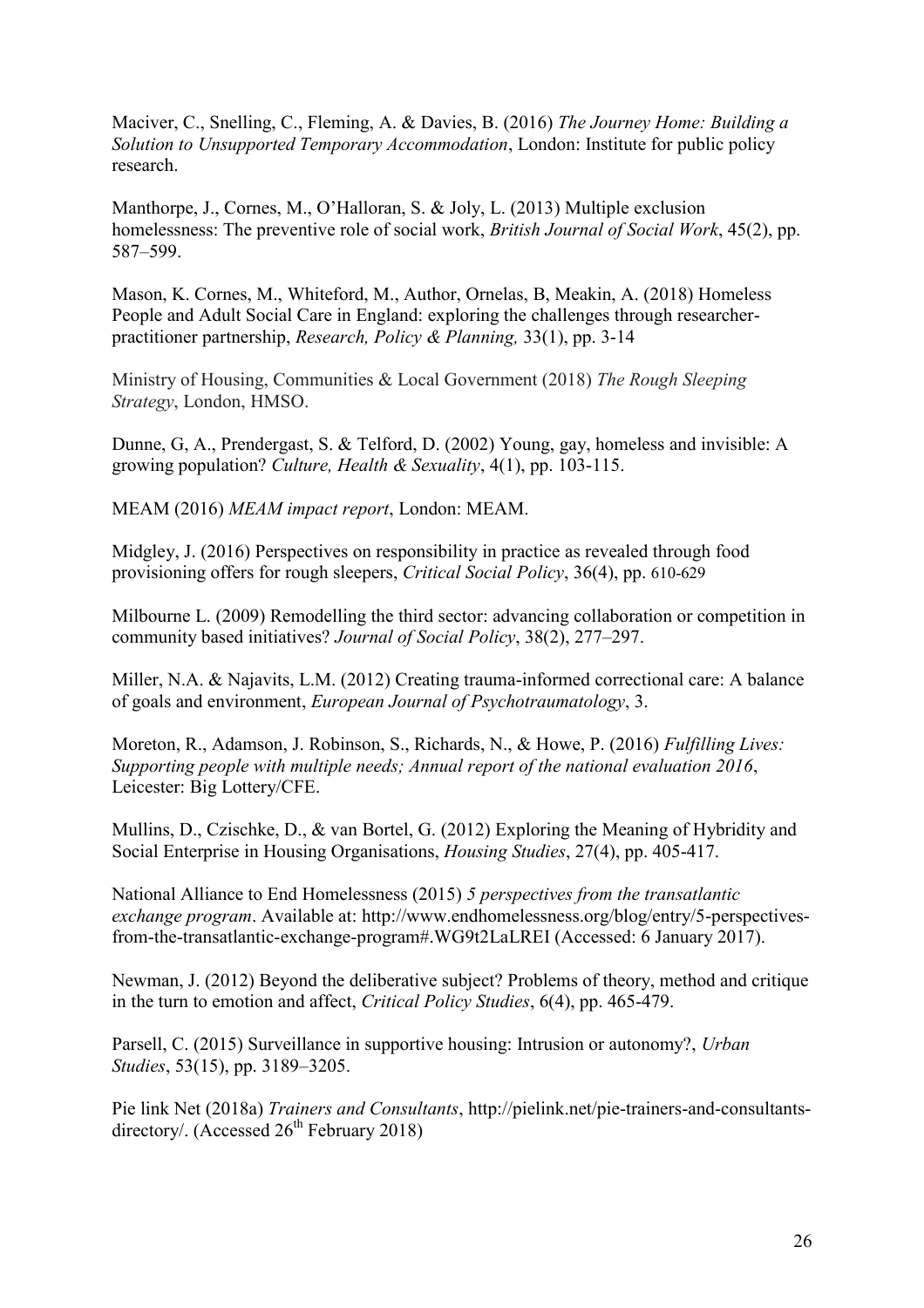PIE link Net (2018b) *Welcome to PIE link*. Available at: http://www. http://pielink.net/ (Accessed:  $26<sup>th</sup>$  February 2018)

Pollitt, C. (1990). *Managerialism and the public services: The Anglo-American experience* (Oxford: Basil Blackwell).

Prince, R. (2010). Globalizing the creative industries concept: Travelling policy and transnational policy communities. *Journal of Arts Management Law and Society*. 40(2), pp. 119-139

Pykett, J. (2012) The New Maternal State: the Gendered Politics of Governing through Behaviour Change, *Antipode*, 44(1), pp. 217-238.

Pykett, J. (2013) Neurocapitalism and the new neuros: using neuroeconomics, behavioural economics and picoeconomics for public policy, *Journal of Economic Geography* 13(5), pp. 845-869.

Rabinow, P. and Rose, N. (2006) Biopower Today, *Biosocieties*, 1(2), pp. 195-217.

Rankin, J., & Regan, S. (2004). *Meeting complex needs: The future of social care*. London: Institute for Public Policy Research.

[Renedo, A](http://researchonline.lshtm.ac.uk/view/creators/105583.html) (2014) *Care versus control: the identity dilemmas of UK homelessness professionals working in a contract culture. Journal of Community and Applied Social Psychology*, 24(3), pp. 220–233

Reupert, A. & Maybery, D. (2014) Practitioners' experiences of working with families with complex needs, *Journal of Psychiatric and Mental Health Nursing*, 21(7), pp. 642–651.

Robinson, C. (2011) *Beside One's self: Homelessness felt and lived* (Syracuse NY: Syracuse University Press).

Rose, N. & Abi-Rached, J. M., (2013) *Neuro: The New Brain Sciences and the Management of the Mind* (Princeton: University of Princeton Press).

Roche, M. (2004), *Complicated Problems, Complicated Solutions? Homelessness and Joined-up Policy Responses*. *Social Policy & Administration*, 38(7), pp. 758–774.

Revolving Doors Agency (2015) *Comprehensive Services for Complex Needs: A summary of the evidence*, London: Revolving Doors Agency.

Scanlon, C. & Adlam, J. (2008) Refusal, social exclusion and the cycle of rejection: A cynical analysis?, *Critical Social Policy*, 28(4), pp. 529–549.

Scanlon, C. & Adlam, J. (2011) "Defacing the currency?": A group-analytic appreciation of homelessness, dangerousness, disorder and other inarticulate speech of the heart, *Group Analysis*, 44(2), pp. 131–148.

Scanlon, C. & Adlam, J. (2012) The (dis)stressing effects of working in (dis)stressed homelessness organisations, *Housing, Care & Supp*ort, 15(2), pp. 74-82.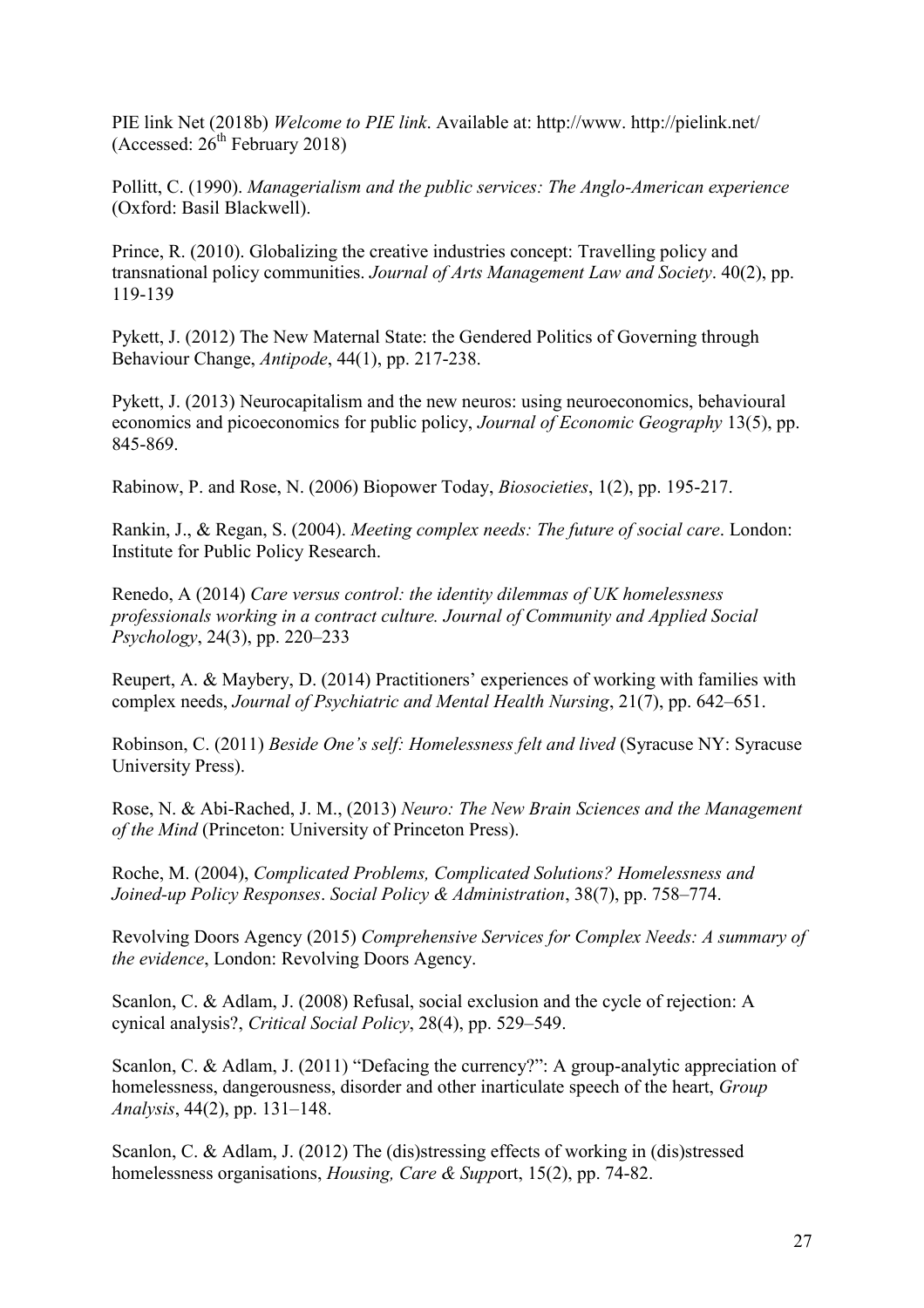Scullion, L., Somerville, P., Brown, P. & Morris, G. (2014) Changing homelessness services: Revanchism, "professionalisation" and resistance, *Health & Social Care in the Community*, 23(4), pp. 419–427.

Seager, M. (2011) Homelessness is more than houselessness: a psychologically-minded approach to inclusion and rough sleeping, *Mental Health and Social Inclusion*, 15(4), pp. 183-189.

Simmonds, D. (2014) *Treatment Industrial Complex: How for-profit prison corporations are undermining efforts to treat and rehabilitate prisoners for corporate gain,* American Friends Service Committee.

Skelcher, C. (2012) *What do we mean when we talk about 'hybrids' and 'hybridity' in public management and governance?* Birmingham: University of Birmingham, Institute of Local Government Studies.

Snook (2018) We're on a mission to make services better everywhere, https://wearesnook.com/ (Accessed  $26<sup>th</sup>$  February 2018)

Solutions Ltd. (2015) *Psychologically Informed Environments; No One Left Out*: Solutions Ltd for Westminster City Council.

Spurr, H. (2014) *Councils scale back regulation*. Available at: http://www.insidehousing.co.uk/care/councils-scale-back-regulation/7005623.article (Accessed: 6 January 2017)

Stubbs, P. (2005) Stretching Concepts Too Far? Multi-Level Governance, Policy Transfer and the Politics of Scale in South East Europe, *Southeast European Politics*, 6(2), pp. 66-87.

Tanekenov, A., Fitzpatrick, S., & Johnsen, S. (2018). Empowerment, capabilities and homelessness: the limitations of employment-focused social enterprises in addressing complex needs. *Housing, Theory and Society*, 35(1), 137-155.

Teasdale, S. (2012) Negotiating Tensions: How Do Social Enterprises in the Homelessness Field Balance Social and Commercial Considerations? *Housing Studies*, 27(4), pp. 514-532

Tsemberis, S. (2010) Housing First: Ending Homelessness and Transforming Lives, *Schizophrenia Research*, 117(2-3), pp. 163–164.

Tyler, I. (2013) Revolting Subjects: Social Abjection and Resistance in Neoliberal Britain, London. Zed Books.

uscreates (2018) We design better services, strategies, experiences, futures. https://www.uscreates.com/. (Accessed  $26<sup>th</sup>$  February 2018)

Valentine, K. (2015) Complex needs and wicked problems: How social disadvantage became multiple, *Social Policy and Society*, 15(2), pp. 237–249.